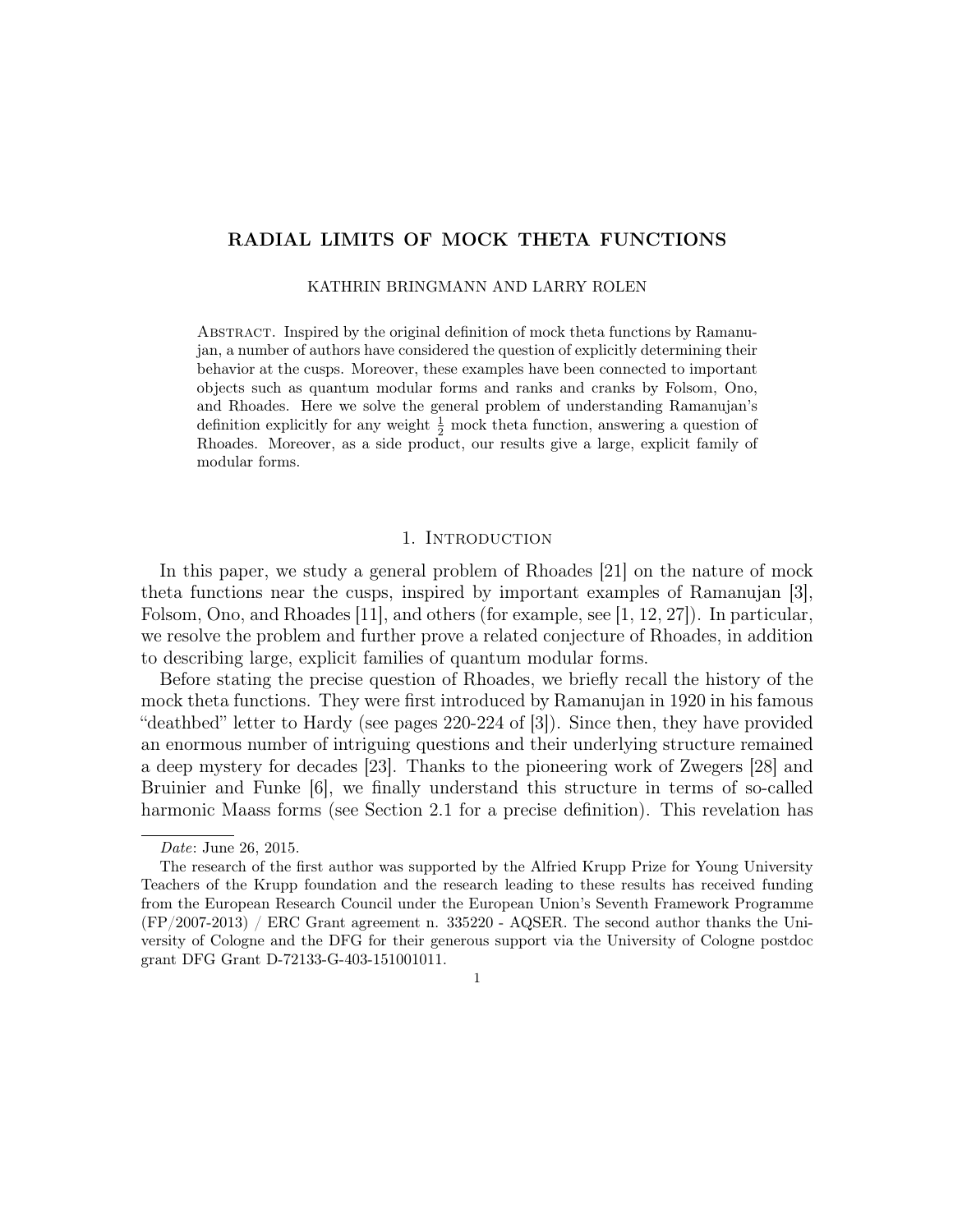spawned a completely new field of number theory with myriad applications, which range from moonshine [8], combinatorics [4], black holes [10], and central derivatives of elliptic curves [7], just to name a few (see also the surveys [19, 25]).

In this paper, we revisit Ramanujan's original definition in a very explicit manner. His definition is vague and in some sense strange, which makes it difficult to interpret it correctly. However, he offered a list of 17 motivating examples of what he called Eulerian series, meaning that they are  $q$ -hypergeometric series. For instance, Ramanujan considered the q-series defined by

$$
f(q) := \sum_{n \geq 0} \frac{q^{n^2}}{(-q)_n^2},
$$

where throughout  $q := e^{2\pi i \tau}$  with  $\tau \in \mathbb{H}$  and, for  $n \in \mathbb{N}_0 \cup \{\infty\}$ ,  $(a)_n := (a;q)_n :=$  $\prod_{j=0}^{n-1}(1-aq^j)$ . He noticed that all of his examples look like classical modular forms (or theta functions, as he called them) as one approaches roots of unity. However, he conjectured that they do not arise in a trivial manner from modular forms. Specifically, his definition is as follows.

**Historical Definition** (Ramanujan [3]). A mock theta function is a function  $F(q)$ , defined for  $|q| < 1$ , satisfying the following conditions:

- (i) There are infinitely many roots of unity  $\xi$  such that as q approaches  $\xi$  radially from inside the unit disk,  $F(q)$  grows exponentially.
- (ii) For every root of unity  $\xi$ , there exists a (weakly holomorphic) modular form  $M_{\xi}(q)$  and a rational number  $\alpha$  such that  $F(q) - q^{\alpha} M_{\xi}(q)$  is bounded as  $q \to \xi$ radially.
- (iii) There does not exist a single (weakly holomorphic) modular form  $M(q)$  such that  $F(q) - M(q)$  is bounded as q approaches any root of unity.

For the mock theta function f defined above, Ramanujan [3] noted that it is bounded as one approaches odd order roots of unity, and he made a specific claim about its behavior near even order roots of unity (where there is a pole). Ramanujan's claim was later proven by Watson [23], and it states that for any primitive even order 2k root of unity  $\xi$ 

$$
\lim_{q \to \xi} \left( f(q) - (-1)^k b(q) \right) = O(1),\tag{1.1}
$$

where  $b(q) := \frac{(q)_{\infty}}{(-q)_{\infty}^2}$  is a modular form (up to a power of q). This shows that f satisfies parts (i) and (ii) of the historical definition. Moreover, the  $O(1)$  constants in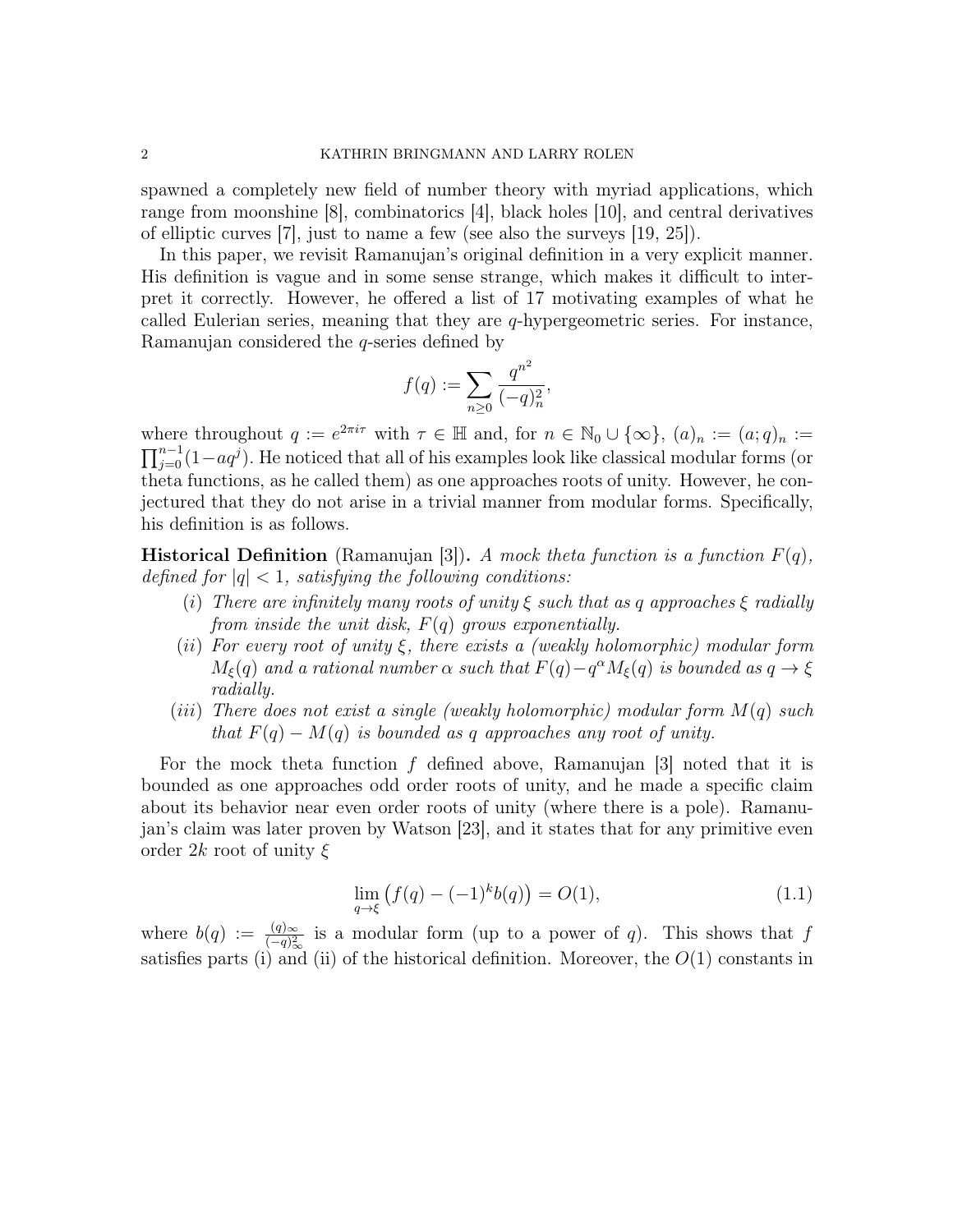(1.1) can be given explicitly for primitive even order  $2k$  roots of unity  $\xi$  [11]:

$$
\lim_{q \to \xi} \left( f(q) - (-1)^k b(q) \right) = -4 \sum_{n=0}^{k-1} \left( -\xi; \xi \right)_n^2 \xi^{n+1}.
$$
\n(1.2)

Inspired by Ramanujan's observation, Folsom, Ono, and Rhoades recently fit (1.2) into an infinite family (see [11], Theorem 1.2). Moreover, it turns out that their results give a deep and surprising connection between the generating functions of the important combinatorial sequences counting ranks, cranks, and unimodal sequences.

Although much progress had been made in understanding the mock theta functions from a modern point of view, it is only recently that experts in the field of Maass forms have turned back to take a closer look at Ramanujan's original ideas. In particular, Berndt remarked in 2013 that no one had actually proven that any of Ramanujan's mock theta functions satisfy his own definition [2]. This problem was solved by Griffin, Ono, and the second author [14], who proved that all of Ramanujan's mock theta functions satisfy the historical definition (see [21] for related results and questions). This progress was made possible by Zwegers' construction [28] of functions satisfying what we refer to as the modern definition of a mock theta function. Roughly speaking, the modern definition, due to Zagier, is as follows (for the exact definition of the related objects, see Section 2.1).

Modern Definition (Zagier [25], Section 5). A mock theta function is a function  $F(q)$ , defined for  $|q| < 1$ , which can be written as  $q^{\alpha}G(q)$  for some  $\alpha \in \mathbb{Q}$  and some function G which is the holomorphic part of a harmonic Maass form, such that the shadow of G is a unary theta function.

Although the result of Griffin, Ono, and the second author answers Ramanujan's conjecture in an abstract sense, it does not address his question of explicitly finding the functions and constants in part (ii) of the historical definition. It is thus natural to ask: What is the deeper structure underlying relations like (1.2)? Concretely, we consider the following problem to fully address the final challenge of Ramanujan.

Problem. For a general mock theta function, how can one determine the modular forms  $M_{\xi}$  in Ramanujan's definition in a systematic and explicit way (preferably in terms of theta functions), and how can one compute the constants in part (ii) of Ramanujan's definition as finite sums?

In order to address this problem in a uniform manner, we first need a convenient set of functions to generate all the mock theta functions. This is provided by the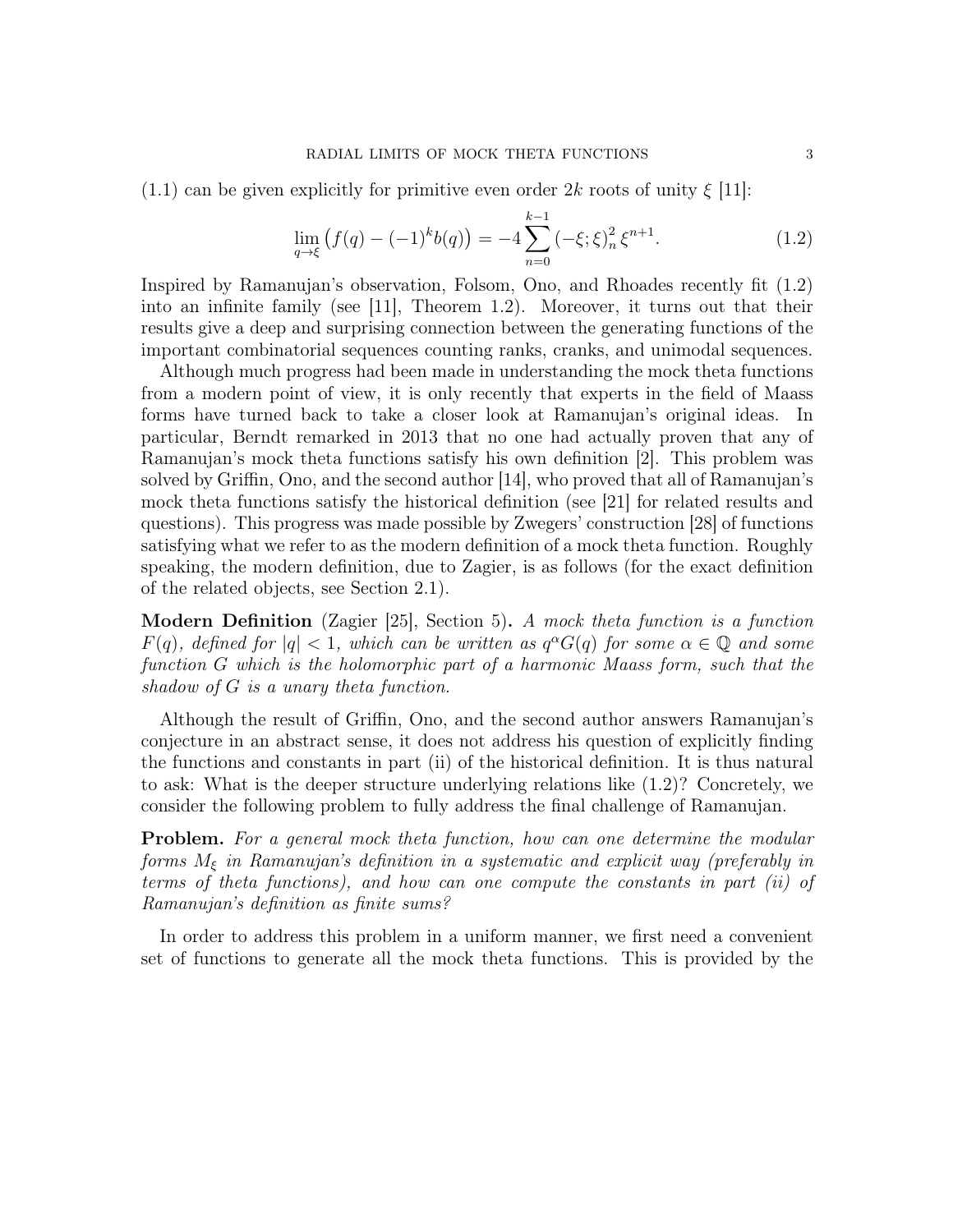universal mock theta function  $g_2$  of Gordon and McIntosh [13]. We first recall the definition

$$
g_2(\zeta;q) := \sum_{n\geq 0} \frac{(-q)_n q^{\frac{n(n+1)}{2}}}{(\zeta)_{n+1}(\zeta^{-1}q)_{n+1}}.
$$
\n(1.3)

It is well-known that  $g_2$  is a mock Jacobi form, which implies that if  $\zeta := e^{2\pi i z}$  and z is a torsion point (i.e.,  $z \in \mathbb{Q}\tau + \mathbb{Q}$ ), then  $g_2(\zeta; q)$  is a mock theta function [15]. The reason this function is called universal is that all mock theta functions of weight  $1/2$  can be expressed in terms of linear combinations of specializations of  $g_2$  and classical modular forms (for more on universality and examples, see [13]). Using the function  $g_2$ , we now state Rhoades' question, where throughout we let  $e(x) := e^{2\pi i x}$ and  $\zeta_k^h := e(h/k)$ .

Question (Rhoades [21], Question 3.4). How can one explicitly determine modular forms  $f_{a,b,A,B,h,k}$  in a uniform way such that  $g_2(\zeta_b^a q^A; q^B) - f_{a,b,A,B,h,k}(q)$  is bounded as  $q \to \zeta_k^h$ ? Moreover, how can one describe finite formulas for the constants

$$
Q_{a,b,A,B,h,k} := \lim_{q \to \zeta_k^h} \left( g_2 \left( \zeta_b^a q^A; q^B \right) - f_{a,b,A,B,h,k}(q) \right)
$$

Two remarks.

1) Here and throughout we abuse notation and refer to  $f_{a,b,A,B,h,k}$  as a modular form if there exist  $\alpha, \beta \in \mathbb{Q}$  for which  $q^{\alpha} f_{a,b,A,B,h,k}(q^{\beta})$  is modular on some congruence subgroup.

2) Although Rhoades asked an analogous question for another universal mock theta function  $g_3$ , (6.1) of [13] shows that  $g_3$  may be expressed in terms of  $g_2$ . Thus, Theorem 1.1 does give a finite, simple answer to Rhoades' question in this case as well; we leave the details to the interested reader.

3) We may, and do, assume throughout without loss of generality that  $0 \leq \frac{h}{k}$  $\frac{h}{k}, \frac{A}{B}$  $\frac{A}{B}, \frac{a}{b} < 1,$ and also that  $(h, k) = (a, b) = (A, B) = 1$ .

In this paper, we completely solve the problem of Rhoades.

**Theorem 1.1.** The functions  $f_{a,b,A,B,h,k}$  in Rhoades' question may be expressed as simple linear combinations of a finite list of canonical theta functions. Moreover, this decomposition yields simple, finite formulas for the resulting constants  $Q_{a,b,A,B,h,k}$ .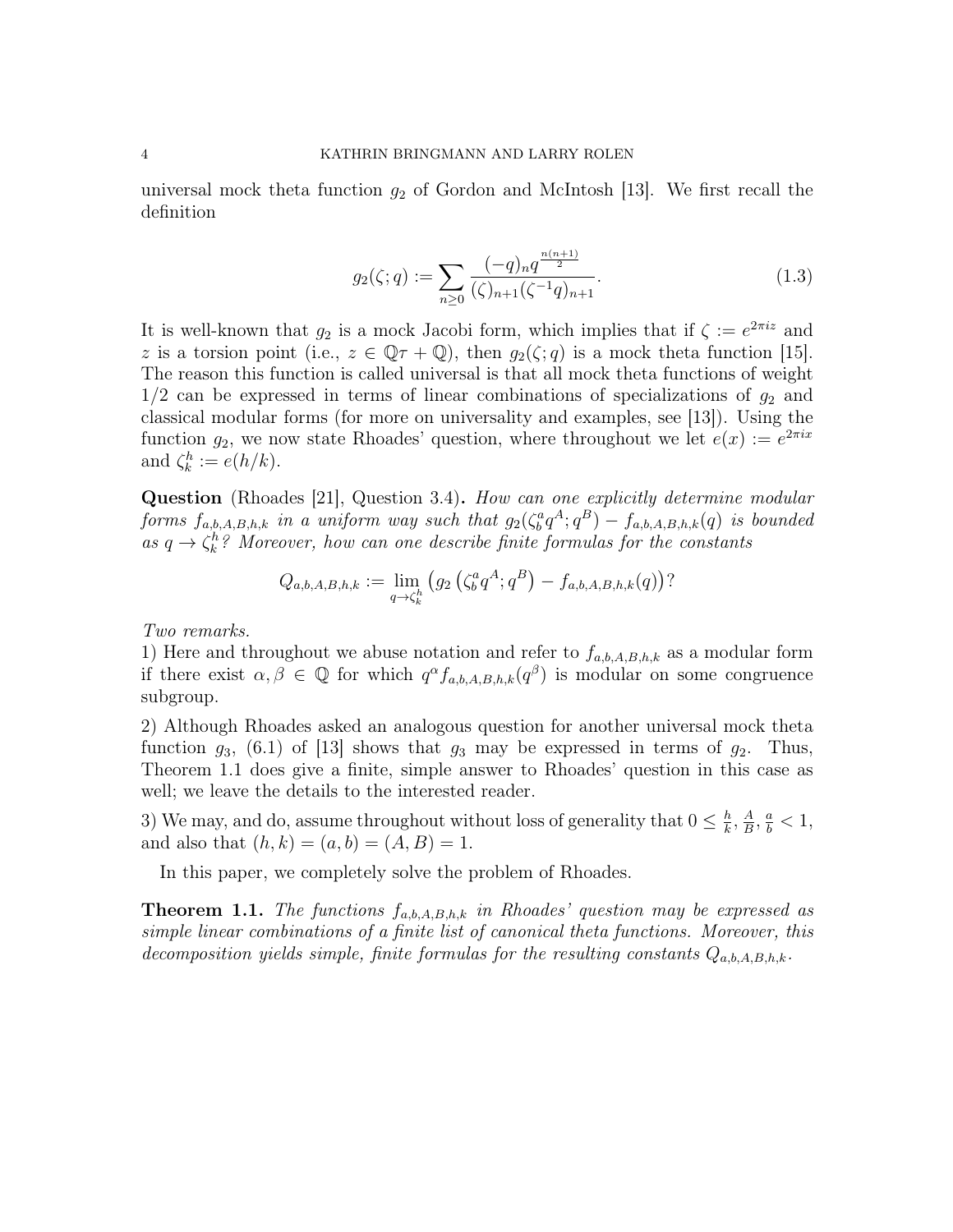*Remark.* We give the explicit forms of the modular forms  $f_{a,b,A,B,h,k}$  and the constants  $Q_{a,b,A,B,h,k}$  in Propositions 5.1, 5.2, and 5.3. We invite the reader to read Section 6 for a simple example which illustrates the theorem.

As another application of Theorem 1.1, we recall that our question is closely related to a new type of nearly modular object known as a quantum modular form (see Section 2.2 for the definition). Although this is a very nascent field, the known examples of quantum modular forms have already been related to many important topics such as knot invariants [26], combinatorics and partial theta functions [11], and Maass waveforms [24]. In particular, quantum modular forms related to mock theta functions were recently considered in [9] from a formal point of view. Our result gives an explicit understanding of a very large family of quantum modular forms, which itself subsumes many of the previous examples. As another corollary of our explicit procedure, Theorem 1.1 also allows us to answer a conjecture of Rhoades about the finiteness of explicit procedures for choosing  $f_{a,b,A,B,h,k}$ .

**Conjecture 1.2** (Rhoades, [21]). For any fixed a, b, A, B, as  $\frac{h}{k}$  ranges over  $\mathbb{Q}$ , only finitely many modular forms  $f_{a,b,A,B,h,k}$  are needed to cancel out the singularities of  $g_2\left(\zeta_b^a q^A;q^B\right)$ .

The precise statement of Theorem 1.1 in Propositions 5.1, 5.2, and 5.3 shows that this conjecture is true, and that in fact at most 3 modular forms  $f_{a,b,A,B,h,k}$  are required in general.

The paper is organized as follows. In Section 2, we recall some definitions and basic results from the theories of harmonic Maass forms, quantum modular forms, and qhypergeometric series. In particular, we review an important formula of Mortenson which is crucial for the proof of our main theorem. In Section 3, we analyze the location of the zeros and poles of the hypergeometric series defining  $g_2(\zeta_b^a q^A; q^B)$ . We then give some estimates in Section 4 needed for the proof of Theorem 1.1, which itself is proven on a case-by-case basis in Section 5. We conclude in Section 6 with an illuminating example and some concluding discussion.

## Acknowledgements

The authors are grateful to Bruce Berndt, Minjoo Jang, and Steffen Löbrich for useful comments which improved the paper, as well as to Robert Rhoades for useful discussions related to the paper.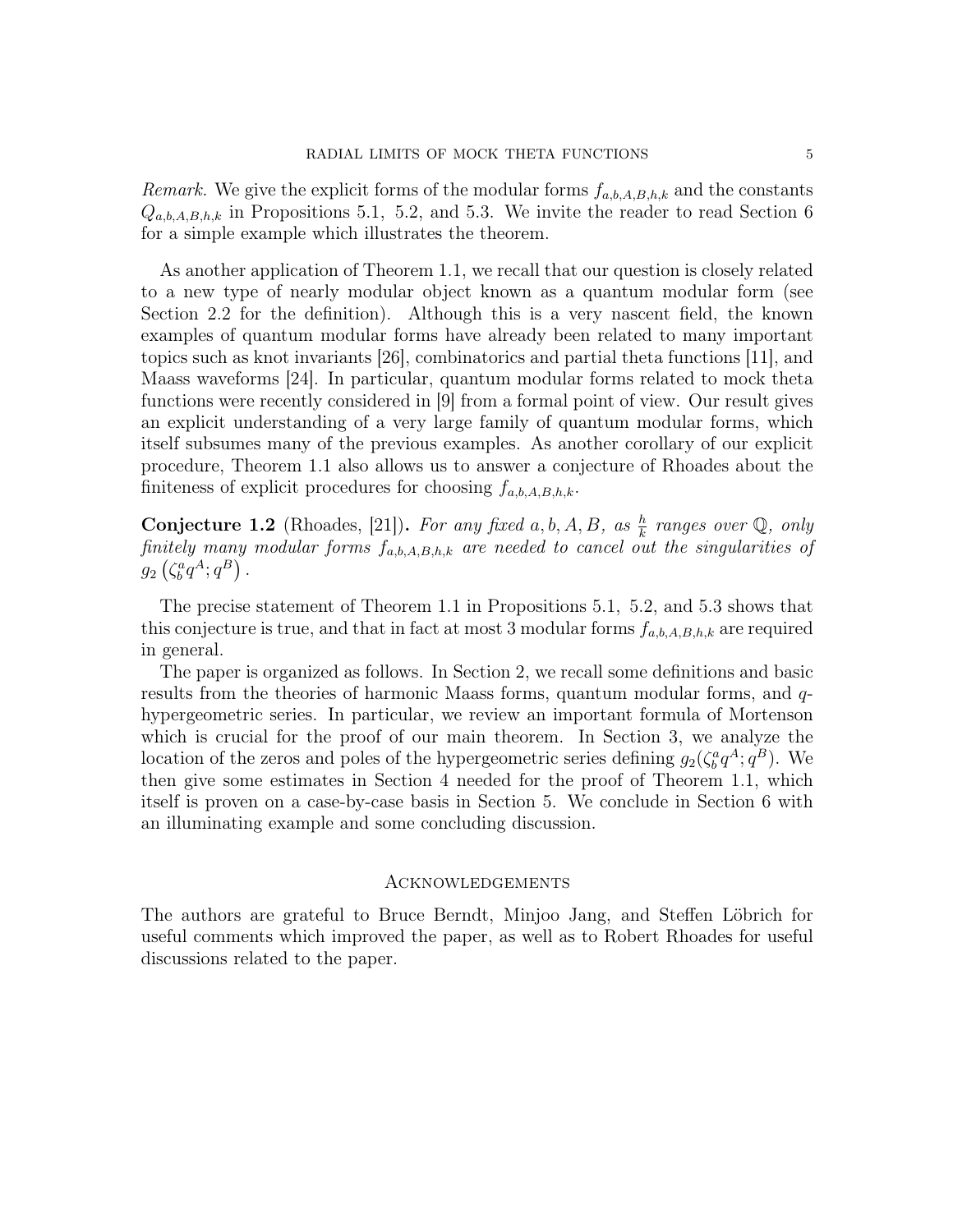#### 2. Preliminaries

2.1. Harmonic Maass forms. Maass forms were introduced by Maass [17] and generalized by Bruinier and Funke [6] to allow growth at the cusps. To give their definition, we first recall the usual weight  $\kappa$  hyperbolic Laplacian operator given by  $(\tau = u + iv)$ 

$$
\Delta_{\kappa} := -v^2 \left( \frac{\partial^2}{\partial u^2} + \frac{\partial^2}{\partial v^2} \right) + i\kappa v \left( \frac{\partial}{\partial u} + i \frac{\partial}{\partial v} \right).
$$

Moreover, for odd d, we set

$$
\varepsilon_d := \begin{cases} 1 & \text{if } d \equiv 1 \pmod{4}, \\ i & \text{if } d \equiv 3 \pmod{4}, \end{cases}
$$

and let  $($ :) be the usual Jacobi symbol. For  $\kappa \in \frac{1}{2} + \mathbb{Z}$ , we then define Petersson slash operator for  $\gamma = \begin{pmatrix} a & b \\ c & d \end{pmatrix} \in \Gamma_0(4)$  by

$$
F|_{\kappa}\gamma(\tau) := \varepsilon_d^{2\kappa} \left(\frac{c}{d}\right) (c\tau + d)^{-\kappa} F\left(\frac{a\tau + b}{c\tau + d}\right).
$$

We now give the definition of harmonic Maass forms.

**Definition 2.1.** A harmonic (weak) Maass form of weight  $\kappa \in \frac{1}{2} + \mathbb{Z}$  on a congruence subgroup  $\Gamma \subseteq \Gamma_0(4)$  is any  $\mathcal{C}^2$  function  $F: \mathbb{H} \to \mathbb{C}$  satisfying:

- (i) For all  $\gamma \in \Gamma$ , we have that  $F|_{\kappa} \gamma = F$ .
- (*ii*) We have that  $\Delta_{\kappa}(F) = 0$ .
- (iii) There exists a polynomial  $P_F(q) = \sum_{n \leq 0} C_F(n)q^n \in \mathbb{C}[q^{-1}]$  such that  $F(\tau)$  $P_F(q) = O(e^{-\varepsilon v})$  for some  $\varepsilon > 0$  as  $v \to +\infty$ . We require analogous conditions at all of the cusps of Γ.

We denote the space of weight  $\kappa$  harmonic Maass forms on  $\Gamma$  by  $H_{\kappa}(\Gamma)$ . A key property of harmonic Maass forms is that they canonically split into a holomorphic piece and a non-holomorphic piece. Namely, if we define  $\Gamma(\alpha, v) := \int_v^{\infty} e^{-t} t^{\alpha-1} dt$ , then any  $F \in H_{\kappa}(\Gamma)$  (for  $\kappa \neq 1$ ) decomposes as  $F = F^+ + F^-$ , where

$$
F^+(\tau) = \sum_{n \gg -\infty} c_F^+(n)q^n, \qquad F^-(\tau) = \sum_{n < 0} c_F^-(n)\Gamma(1 - \kappa, 4\pi|n|v)q^n,
$$

for some complex numbers  $c_F^+$  $_F^+(n), c_F^-(n)$ . We refer to  $F^+$  as the holomorphic part and to  $F^-$  as the non-holomorphic part. We call a q-series which is the holomorphic part of some harmonic Maass form a mock modular form. Another crucial operator in the theory of harmonic Maass forms is given by  $\xi_{\kappa} := 2iv^{\kappa} \frac{\partial}{\partial \overline{\tau}}$ , which defines a map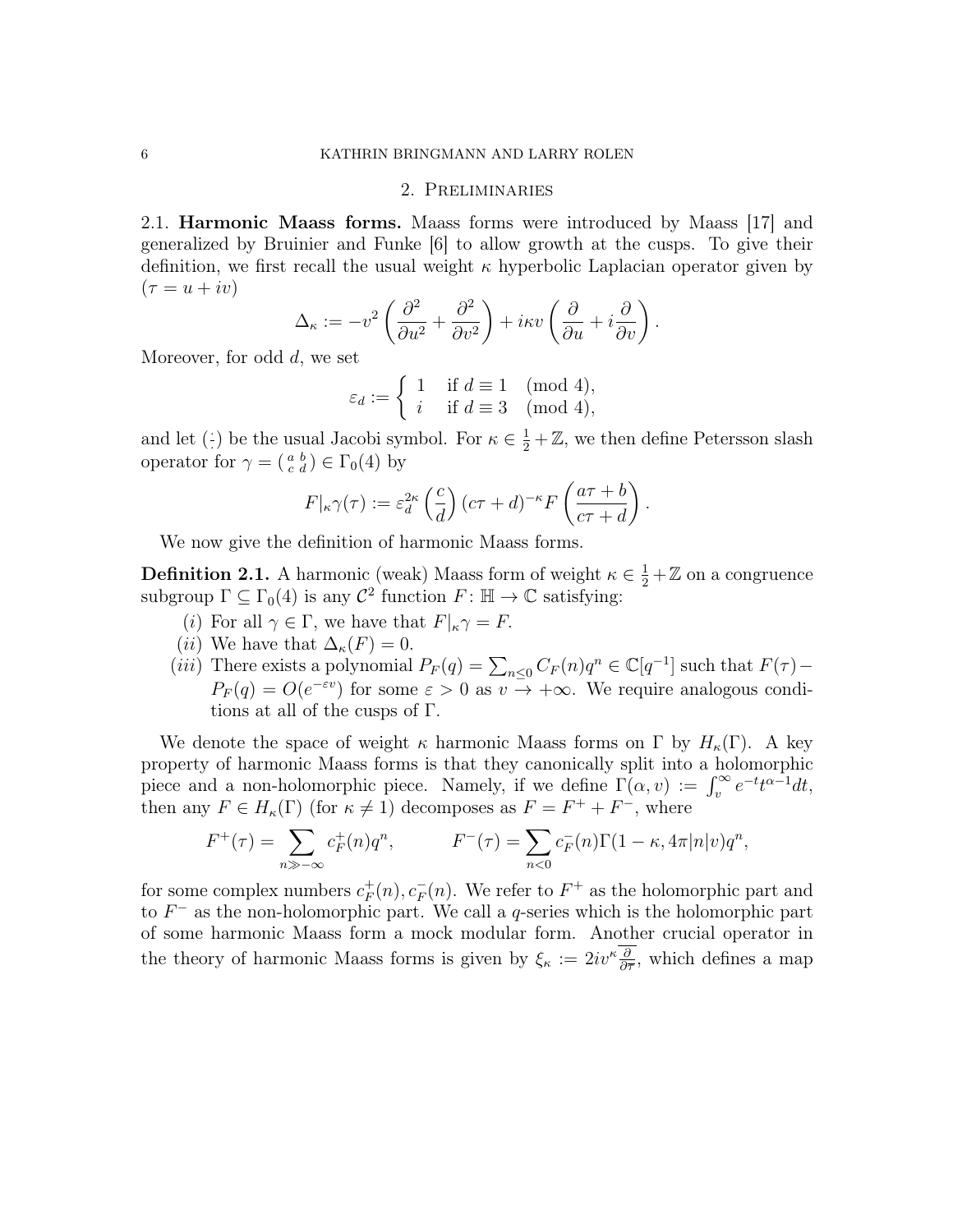$\xi_{\kappa} : H_{\kappa}(\Gamma) \to S_{2-\kappa}(\Gamma)$ . Bruinier and Funke proved [6] that  $\xi_{\kappa}$  surjects onto  $S_{2-\kappa}(\Gamma)$ . Following Zagier, we call  $\xi_{\kappa}(F)$  the shadow of  $F^+$ .

We now review a few facts regarding Zwegers'  $\mu$  function, which he used [28] to write several of Ramanujan's mock theta functions in terms of canonical Appell sums. Specifically, let

$$
\mu(z_1, z_2; \tau) := \frac{a^{\frac{1}{2}}}{\vartheta(z_2)} \sum_{n \in \mathbb{Z}} \frac{(-b)^n q^{\frac{n^2 + n}{2}}}{1 - aq^n}
$$

where  $a := e^{2\pi i z_1}, b := e^{2\pi i z_2},$  and

$$
\vartheta(z) := \vartheta(z;\tau) = -iq^{\frac{1}{8}}\zeta^{-\frac{1}{2}}(q)_{\infty}(\zeta)_{\infty}(\zeta^{-1}q)_{\infty}
$$

is Jacobi's theta function. We need the following shifting property of  $\mu$ , where

$$
\Theta(z_1, z_2, z) := \Theta(z_1, z_2, z; \tau) = \frac{1}{2\pi i} \frac{\vartheta'(0)\vartheta(z_1 + z_2 + z)\vartheta(z)}{\vartheta(z_1)\vartheta(z_2)\vartheta(z_1 + z)\vartheta(z_2 + z)}.
$$

**Lemma 2.2** ([28], Proposition 1.4 (7)). For  $z_1, z_2, z_1+z, z_2+z \notin \mathbb{Z}\tau+\mathbb{Z}$ , the following identity holds:

$$
\mu(z_1 + z, z_2 + z; \tau) - \mu(z_1, z_2; \tau) = \Theta(z_1, z_2, z).
$$

The function  $\mu$  is what Zwegers calls a mock Jacobi form, and is fundamental to our modern understanding of mock theta functions. In particular, if we specialize  $z_1, z_2 \in \mathbb{Q}\tau + \mathbb{Q}$ , then  $\mu(z_1, z_2; \tau)$  is a mock theta function.

2.2. Quantum modular forms. We next give the definition of quantum modular forms (see [24] for a general survey).

**Definition.** A function  $f: \mathbb{Q} \to \mathbb{C}$  is a quantum modular form of weight  $\kappa \in \frac{1}{2}$  $\frac{1}{2}\mathbb{Z}$  on a congruence subgroup  $\Gamma$  if for all  $\gamma \in \Gamma$ , the cocycle

$$
r_{\gamma}(x) := f|_{\kappa}(1-\gamma)(x)
$$

extends to an open subset of  $\mathbb R$  and is analytically "nice". Here "nice" could mean continuous, smooth, real-analytic etc.

One of the most striking examples of a quantum modular form is given by Kontsevich's "strange" function  $F(q)$  [26]

$$
F(q) := \sum_{n \geq 0} (q)_n.
$$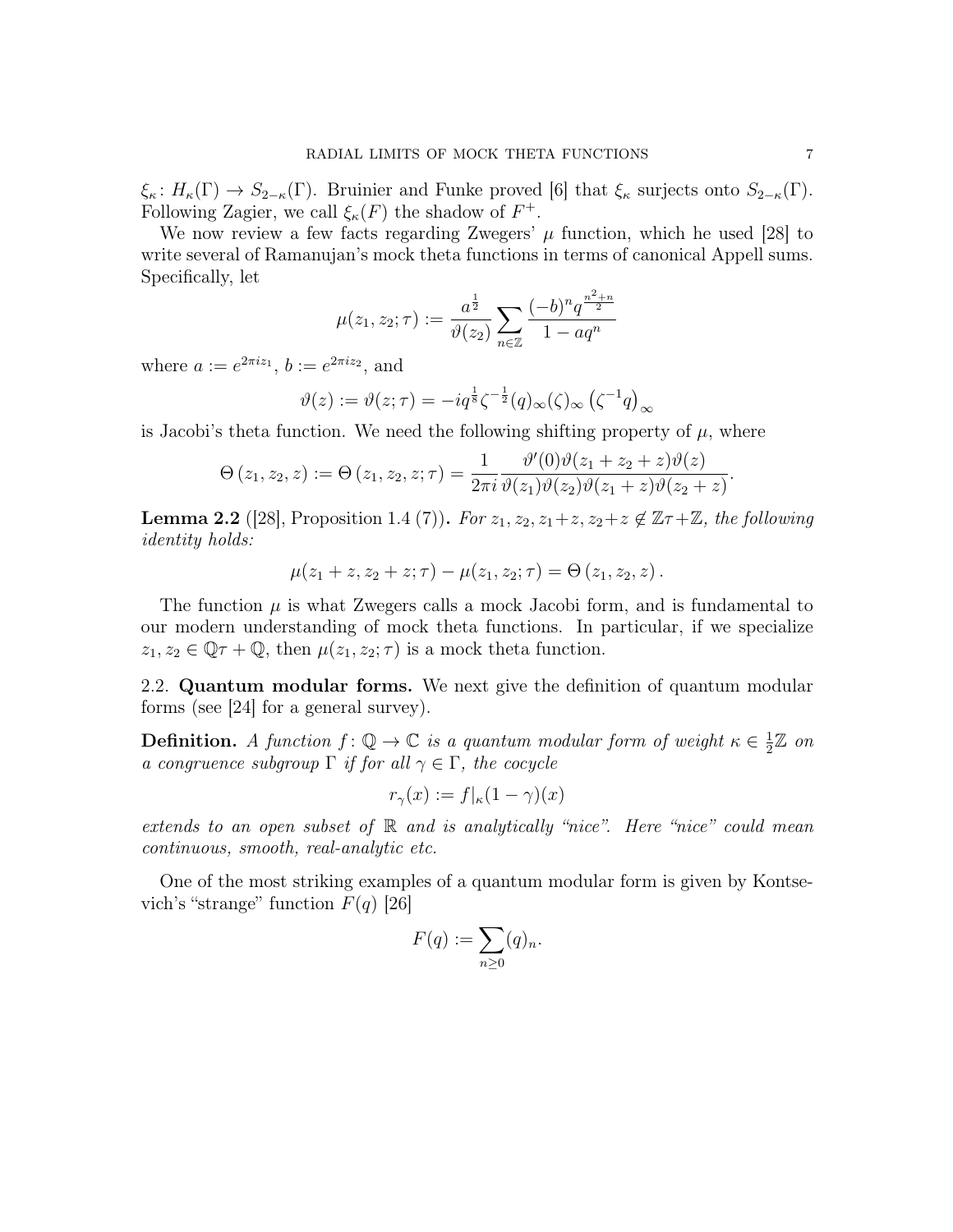This function is strange as it does not converge on any open subset of  $\mathbb{C}$ , but is a finite sum if  $q$  is a root of unity. Zagier's study of  $F$  depends on the sum of tails identity

$$
\sum_{n\geq 0} \left( \eta(\tau) - q^{\frac{1}{24}} (q)_n \right) = \eta(\tau) D(\tau) + \sqrt{6} \widetilde{\eta}(\tau), \tag{2.1}
$$

where  $\eta(\tau) := q^{1/24}(q)_{\infty}, D(\tau) := -\frac{1}{2} + \sum_{n \geq 1}$  $\frac{q^n}{1-q^n}$ , and for any weight 2– $\kappa$  cusp form  $F(\tau) := \sum_{n \geq 1} a_F(n) q^n$ , we define the Eichler integral  $\tilde{F}(\tau) := \sum_{n \geq 1} a_F(n) n^{\kappa-1} q^n$ . The key observation of Zagier is that in (2.1), the functions  $\eta(\tau)$  and  $\eta(\tau)D(\tau)$  approach zero to infinite order as  $\tau \to \frac{h}{k}$ . Hence, at a root of unity  $\xi$ ,  $F(\xi)$  is the limiting value of  $\tilde{\eta}$ , which he shows has quantum modular properties. In fact, as shown in [5], general Eichler integrals of half-integral weight modular forms are closely connected with the radial limits of mock theta functions. This is related to recent work of Choi, Lim, and Rhoades [9], which implies the following result about the function  $Q: \mathbb{Q} \to \mathbb{C}$  defined by  $Q(h/k) := Q_{a,b,A,B,h,k}.$ 

**Theorem 2.3** ([9], Theorem 1.5). Assuming the notation above,  $Q(x)$  is a quantum modular form of weight  $1/2$  on some congruence subgroup whose cocycles are all realanalytic on R except at one point.

2.3. Some useful formulas for  $q$ -series. In this subsection, we give several useful q-series identities which are crucial to the proof of Theorem 1.1. Since we know many properties of  $\mu$  very explicitly, it is very useful in the proof of Theorem 1.1 to write  $g_2$  in terms of  $\mu$  and the function

$$
K(z;\tau) := \frac{\eta(2\tau)^4}{i\zeta\eta(\tau)^2\vartheta(2z;2\tau)},
$$

as in the following lemma.

**Lemma 2.4** ([15], Theorem 1.1). The following identity holds:

$$
g_2(\zeta; q) = K(z; \tau) - iq^{-\frac{1}{4}}\mu(2z, \tau; 2\tau)
$$

In order to estimate the growth of certain q-series at the cusps, we also need the following important relation between  $g_2$  and an Appell sum.

**Lemma 2.5** ([15], Lemma 3.2). The following identity holds:

$$
g_3(-\zeta;q) = \frac{1}{(q)_{\infty}} \sum_{n \in \mathbb{Z}} \frac{(-1)^n q^{\frac{3n(n+1)}{2}}}{1 + \zeta q^n}.
$$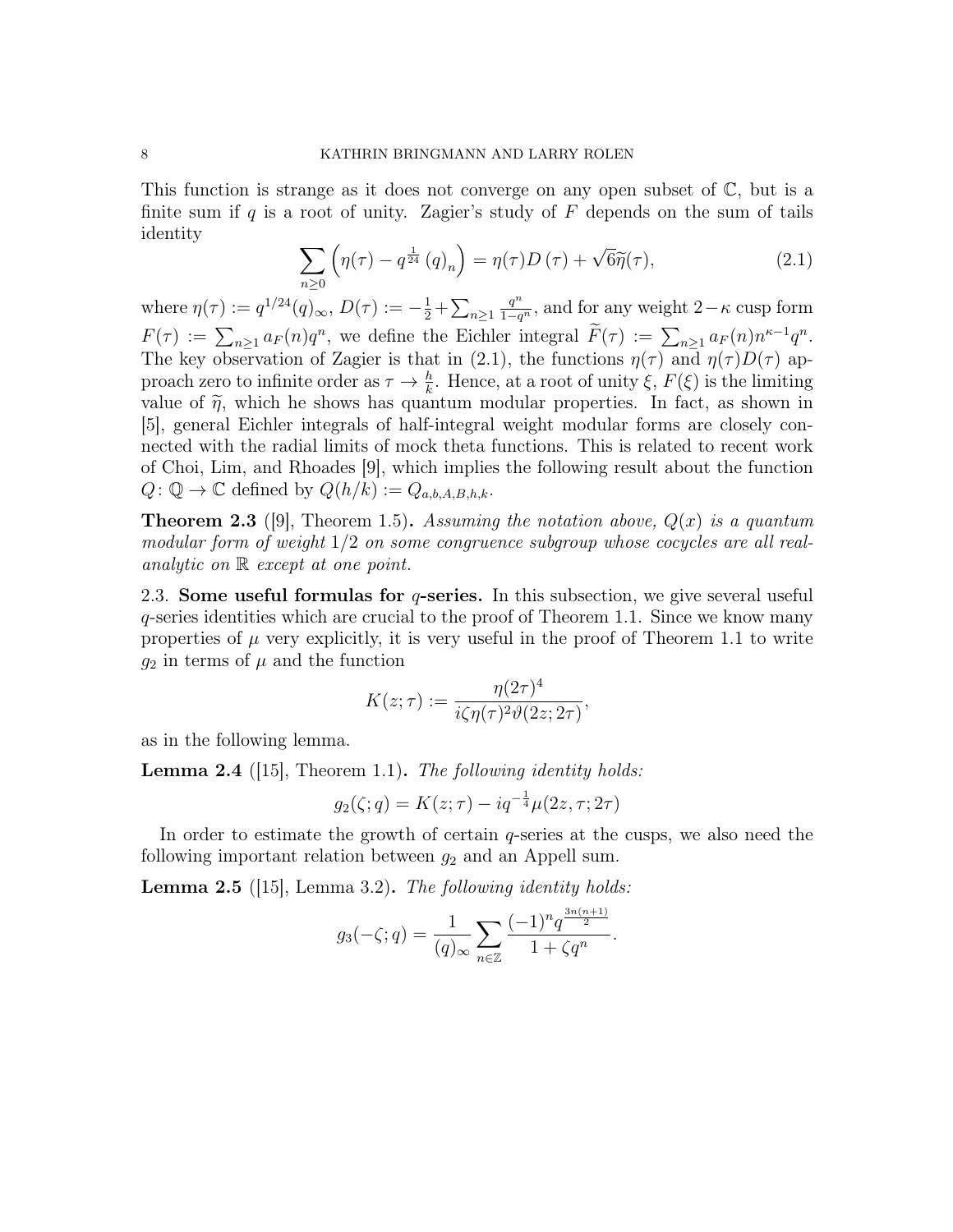Yet another *q*-hypergeometric series identity that we require is a beautiful bilateral series summation of Mortenson. Before stating it, we first let

$$
T(\zeta;q) := -\frac{i\eta(2\tau)^4}{\zeta\eta(\tau)^2 \vartheta(2z;2\tau)} - \frac{i\eta(2\tau)^{10}\vartheta(2z+\frac{1}{2};2\tau)}{2\zeta^2 q^{\frac{1}{4}}\eta(\tau)^4 \eta(4\tau)^4 \vartheta(2z;2\tau) \vartheta(2z+\tau+\frac{1}{2};2\tau)} - \frac{i\eta(2\tau)^4 \vartheta(z;\tau)}{2q^{\frac{1}{4}}\zeta^2 \eta(4\tau)^2 \vartheta(z+\frac{1}{2};\tau) \vartheta(2z+\tau+\frac{1}{2};2\tau)}.
$$

Then the identity of Mortenson is given as follows.

**Lemma 2.6** ([18], Corollary 5.2). The following identity holds:

$$
g_2(\zeta;q) + \frac{1}{2} \sum_{n \geq 0} \frac{q^n (\zeta^{-1}q)_n (\zeta)_n}{(-q)_n} = -\frac{i\zeta^{\frac{1}{2}} \vartheta(z;\tau)}{2q^{\frac{1}{24}} \eta(2\tau)} g_3(-\zeta;q) + T(\zeta;q).
$$

*Remark.* In simplifying Mortenson's formula for  $T(\zeta; q)$  in Corollary 5.2 of [18], we have used the identity

$$
\vartheta(\tau; 2\tau) = -iq^{-\frac{1}{4}} \frac{\eta(\tau)^2}{\eta(2\tau)}.
$$
\n
$$
(2.2)
$$

We return to a closer study of Lemma 2.6 in Section 4 after analyzing the poles of the hypergeometric series defining  $q_2$ .

3. POLES AND ROOTS OF  $g_2(\zeta_b^a q^A; q^B)$ 

In order to explicitly find the modular forms to cancel the poles of  $g_2(\zeta_b^a q^A; q^B)$ , we first need to know where they lie. That is, we need to determine the set

$$
\mathcal{P}_{a,b,A,B} := \left\{ \frac{h}{k} \in \mathbb{Q} \colon g_2 \left( \zeta_b^a q^A ; q^B \right) \text{ has a pole as } q \to \zeta_k^h \right\}.
$$

The first step is to find the zeros and poles of the hypergeometric series defining  $g_2(\zeta_b^a q^A; q^B)$ , which we begin in the next subsection. We remark that although the results of the next subsection determine the poles arising from the denominator, convergence at other roots of unity is a subtle question which requires careful analysis.

3.1. Zeros in the denominator of  $g_2$ . The first obvious situation potentially leading to a pole of  $g_2(\zeta_b^a q^A; q^B)$  is when the relevant specialization of (1.3) has a pole coming from a zero in the denominator. Note that  $g_2(\zeta; q)$  has a pole in some term in (1.3) exactly if  $(\zeta)_{\infty}(\zeta^{-1}q)_{\infty}=0$ , which is equivalent to  $z \in \mathbb{Z}\tau+\mathbb{Z}$ . We now specialize the parameters to  $\zeta = \zeta_b^a \zeta_k^{hA}$  and  $q = \zeta_k^{hB}$ . Then the *n*-th term in (1.3) has a pole exactly if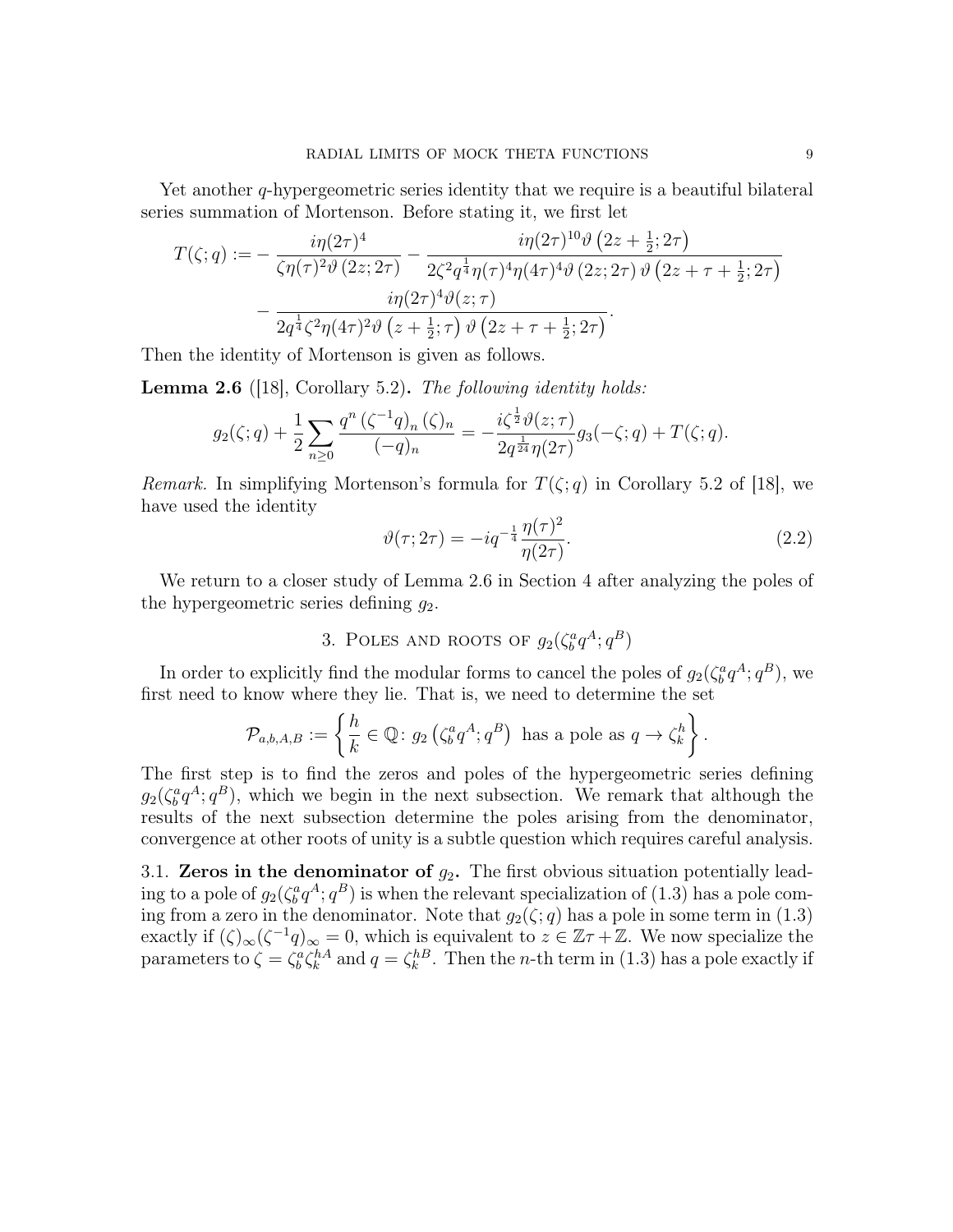$(\zeta_b^a \zeta_k^{hA}; \zeta_k^{hB})_{n+1} (\zeta_b^{-a}$  $\int_b^{-a} \zeta_k^{h(B-A)}$  $(k^{(B-A)}_k; \zeta_k^{h(B)})_{n+1} = 0$  for some  $n \in \mathbb{N}_0$ . By an elementary calculation, we have the following characterization, where |x| is the floor of x,  $k' := k/(k, B)$ , and  $\alpha_n$  denotes the order of the zero in  $(\zeta_b^a \zeta_k^{hA}; \zeta_k^{hB})_{n+1} (\zeta_b^{-a})$  $\int_b^{-a} \zeta_k^{h(B-A)}$  $\zeta_k^{h(B-A)}$ ;  $\zeta_k^{hB})_{n+1}$ .

**Lemma 3.1.** We have that  $(\zeta_b^a \zeta_k^{hA}; \zeta_k^{hB})_\infty (\zeta_b^{-a})$  $\int_b^{-a} \zeta_k^{h(B-A)}$  $\lambda_k^{h(B-A)}$ ;  $\zeta_k^{hB})_{\infty} = 0$  if and only if  $b|k$ and  $(B, k)$  $(\frac{ak}{b} + hA)$ . Moreover, if this is the case, then for any  $n \in \mathbb{N}_0$ , we have  $\alpha_n \geq \left( \frac{2n+2}{k'} \right)$  $\frac{i+2}{k'}$ .

Although we have determined exactly when the denominator has a zero, there are two points which must be addressed. Firstly, there could be zeros in the numerator canceling out a pole. We show that this cannot happen in the next subsection by explicitly analyzing the zeros in the numerator. Secondly, one could also imagine that the poles above could somehow cancel each other out. This case, however, is easy to exclude as the orders of the zeros in the denominator are increasing.

3.2. Zeros in the numerator of  $g_2$ . In order to finish our analysis of the poles arising from the denominator of  $g_2(\zeta_b^a q^A; q^B)$ , we need to know more about the location of zeros in the numerator since these could potentially cancel out the zeros in the denominator. The analysis in this section shows that this never happens. That is, below we prove the following lemma, where

$$
\mathcal{Q}_{a,b,A,B}:=\left\{\frac{h}{k}\colon b|k,\,(B,k)\Big|\left(\frac{ak}{b}+hA\right)\right\}.
$$

**Proposition 3.2.** Assuming the notation above, the poles in  $g_2(\zeta_b^a q^A; q^B)$  arising from zeros in the denominator are exactly at the cusps  $\frac{h}{k} \in \mathcal{Q}_{a,b,A,B}$ .

To show Proposition 3.2, we study of the zeros in the numerator of  $g_2(\zeta_b^a q^A; q^B)$ . After specializing  $(1.3)$ , we find that the numerator of the *n*-th term of the series defining  $g_2(\zeta_b^a \zeta_k^{hA}; \zeta_k^{hB})$  is equal (up to a power of q) to  $(-\zeta_k^{hB}; \zeta_k^{hB})_n$ . Another straightforward calculation yields the following lemma, where  $\overline{\text{ord}}_2(m)$  is the 2-order of m and  $\beta_n$ denotes the order of the zero in  $(-\zeta_k^{h} \xi_k^{h} \xi_k^{h})_n$ .

**Lemma 3.3.** We have  $(-\zeta_k^{hB}; \zeta_k^{hB})_{\infty} = 0$  if and only if  $\text{ord}_2(k) > \text{ord}_2(B)$ . Moreover, if  $\left(-\zeta_k^{hB}; \zeta_k^{hB}\right)_{\infty} = 0$ , then  $\beta_n = \left[\frac{2n}{k'}\right]$  $\left\lfloor \frac{2n}{k'} \right\rfloor - \left\lfloor \frac{n}{k'} \right\rfloor$  $\frac{n}{k'}\rfloor$ .

We now prove the main result of this subsection.

Proof of Proposition 3.2. Assuming the notation of Lemma 3.1 and Lemma 3.3, it is enough to show that  $\alpha_n - \beta_n > 0$  for  $n \gg 0$ . In fact, from Lemma 3.1 and Lemma 3.3, we have that  $\alpha_n - \beta_n \geq \lfloor \frac{2n+2}{k'} \rfloor - \lfloor \frac{2n}{k'} \rfloor + \lfloor \frac{n}{k'} \rfloor$  $\lfloor \frac{n}{k'} \rfloor \geq \lfloor \frac{n}{k'} \rfloor$ , which is clearly sufficient.  $\Box$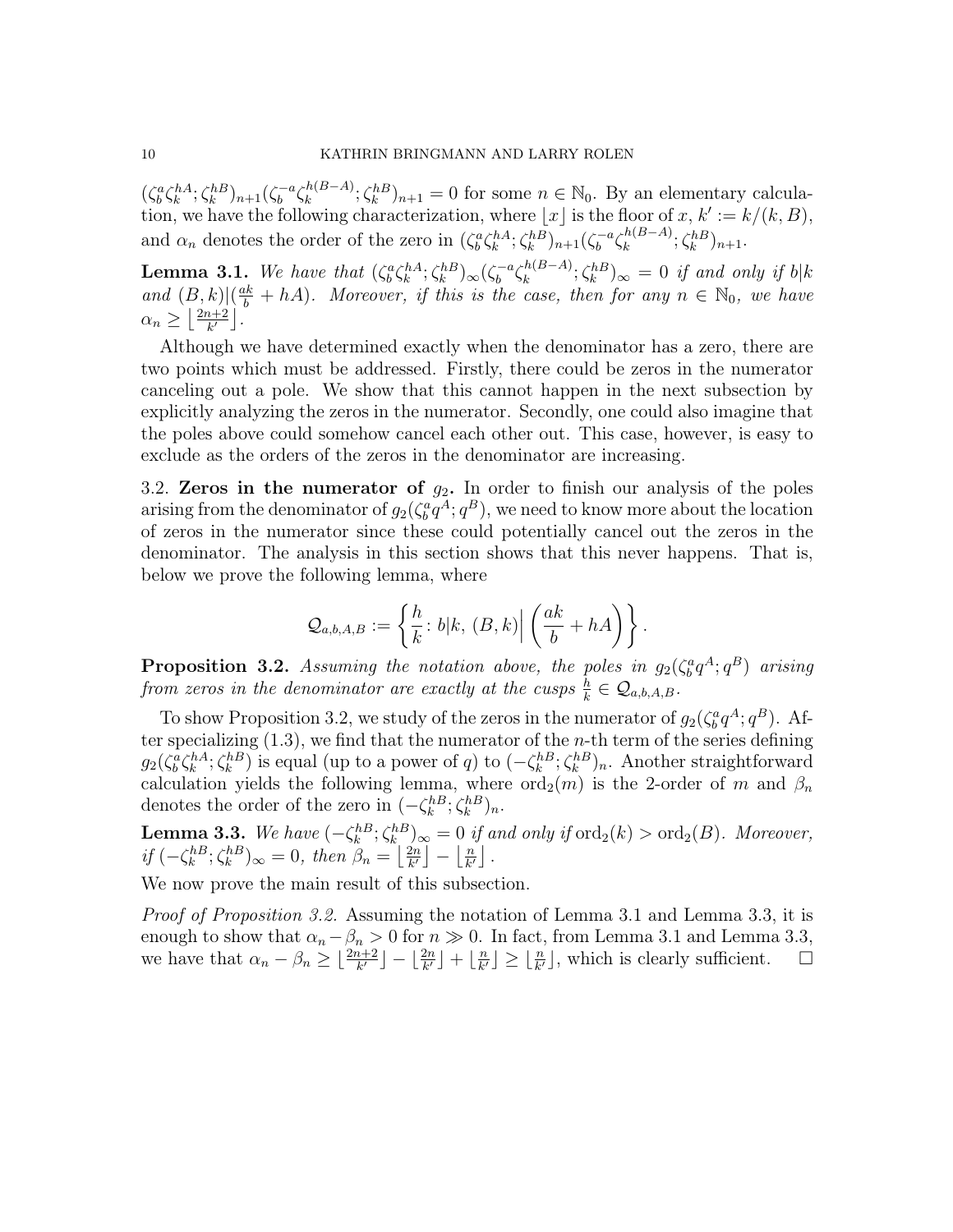#### 4. Preliminary analysis of Mortenson's formula

We now take a closer look at the formula of Mortenson in Lemma 2.6, analyzing the individual terms for later use. In particular, consider

$$
L(\zeta;q) := \frac{1}{2} \sum_{n\geq 0} \frac{q^n (\zeta^{-1}q, \zeta)_n}{(-q)_n}, \qquad M(\zeta;q) := \frac{-i\zeta^{\frac{1}{2}} \vartheta(z;\tau)}{2q^{\frac{1}{24}} \eta(2\tau)} g_3(-\zeta;q),
$$

where  $(a, b; q)_n := (a, b)_n := (a)_n (b)_n$ . The following results shows that if  $\frac{h}{k} \in \mathcal{Q}_{a,b,A,B}$ , then L becomes a finite sum.

**Lemma 4.1.** If  $\frac{h}{k} \in \mathcal{Q}_{a,b,A,B}$ , then  $L(\zeta_b^a \zeta_k^{hA}; \zeta_k^{hB})$  is a finite, terminating sum. In particular,

$$
L(\zeta_b^a \zeta_k^{hA}; \zeta_k^{hB}) = \frac{1}{2} \sum_{n=0}^{k'-1} \frac{\zeta_k^{hBn} (\zeta_b^a \zeta_k^{hA}, \zeta_b^{-a} \zeta_k^{h(B-A)}; \zeta_k^{hB})_n}{(-\zeta_k^{hB}; \zeta_k^{hB})_n}.
$$

*Proof.* To show that L terminates at the claimed point, it clearly suffices to show that  $\alpha_{n-1} - \beta_n \geq 0$  for all  $n \in \mathbb{N}$  and that  $\alpha_{n-1} - \beta_n > 0$  for all  $n \geq k'$ . Indeed, by Lemma 3.1 and Lemma 3.3, we have  $\alpha_{n-1} - \beta_n \geq \lfloor \frac{n}{k'} \rfloor$ , which completes the proof.  $\Box$ 

We also need to determine the limiting behavior of M at cusps in  $\mathcal{Q}_{a,b,A,B}$ . In particular, we show that, at these cusps, M tends to zero.

**Lemma 4.2.** If  $\frac{h}{k} \in \mathcal{Q}_{a,b,A,B}$ , then  $\lim_{q \to \zeta_k^h} M(\zeta_b^a q^A; q^B) = 0$ .

Before proving Lemma 4.2, we require a bound on the Appell-Lerch sum

$$
A(\zeta;q):=\sum_{n\in\mathbb{Z}}\frac{(-1)^nq^{\frac{3n(n+1)}{2}}}{1+\zeta q^n}.
$$

**Lemma 4.3.** For any  $\frac{h}{k} \in \mathbb{Q}$ , we have  $A(\zeta_b^a \zeta_k^{hA} e^{-\frac{At}{B}}; \zeta_k^{hB} e^{-t}) \ll t^{-\frac{3}{2}}$  as  $t \to 0^+$ .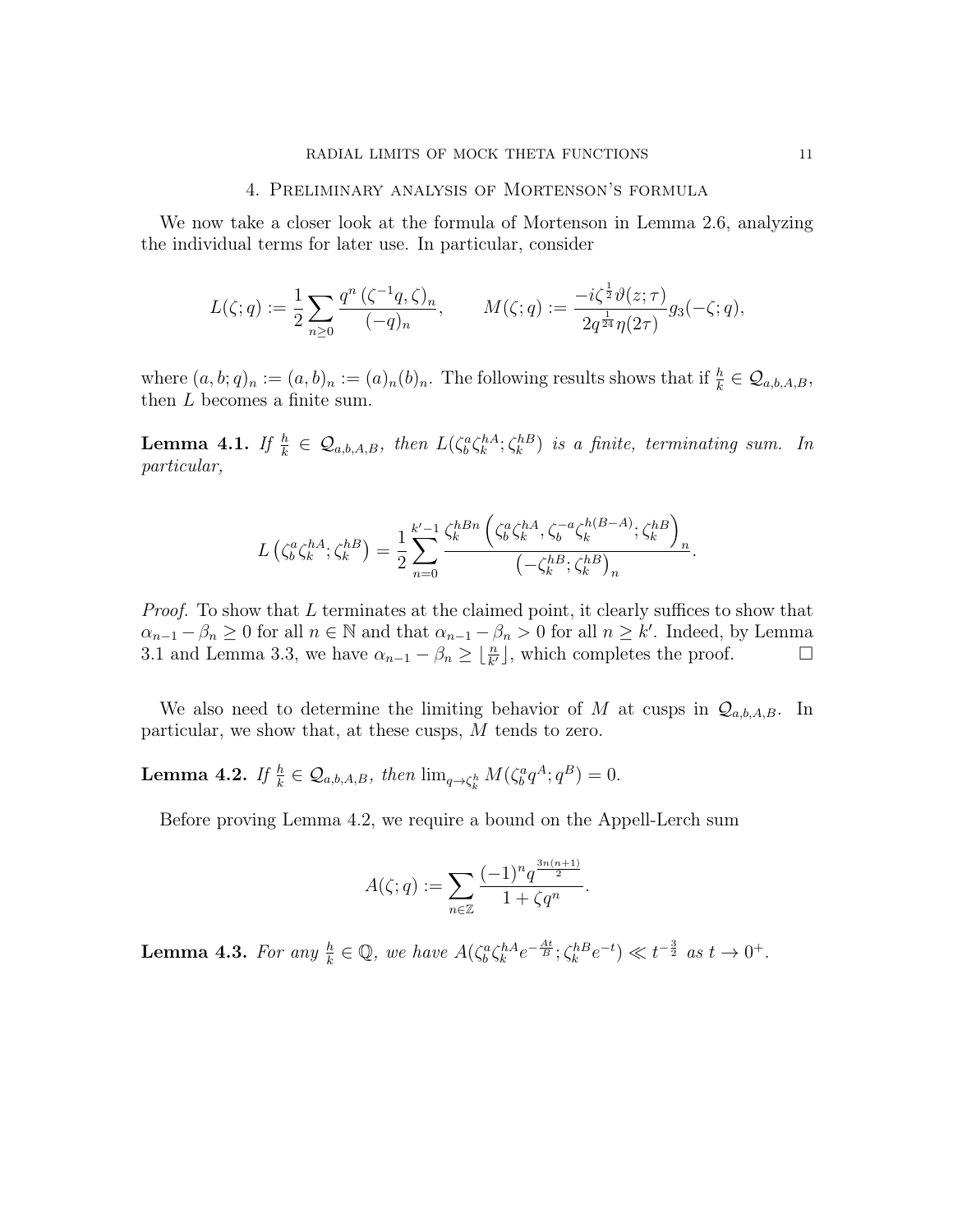Proof. We begin by estimating

$$
\left| A \left( \zeta_b^a \zeta_k^{hA} e^{-\frac{At}{B}} ; \zeta_k^{hB} e^{-t} \right) \right| \leq \sum_{n \in \mathbb{Z}} \frac{e^{-\frac{3tn(n+1)}{2}}}{\left| 1 + \zeta_b^a \zeta_k^{h(A+Bn)} e^{-\frac{A}{B}t - nt} \right|}
$$
  
\n
$$
\leq \frac{1}{\left| 1 - e^{-\frac{At}{B}} \right|} + \sum_{n \geq 1} \frac{e^{-\frac{3tn(n+1)}{2}}}{\left| 1 - e^{-\frac{A}{B}t - nt} \right|} + \sum_{n \geq 1} \frac{e^{-\frac{3tn(n-1)}{2}}}{\left| 1 - e^{-\frac{A}{B}t + nt} \right|}
$$
  
\n
$$
\ll \frac{1}{t} + \sum_{n \geq 1} \frac{e^{-\frac{3tn(n+1)}{2}}}{1 - e^{-tn}} + e^{\frac{At}{B}} \sum_{n \geq 1} \frac{e^{-\frac{3tn^2}{2}}}{1 - e^{\frac{At}{B} - tn}} \ll \frac{1}{t} + \frac{e^{\frac{At}{B}}}{1 - e^{\frac{At}{B} - t}} \sum_{n \geq 1} e^{-\frac{3n^2t}{2}}
$$
  
\n
$$
\ll \frac{1}{t} + \frac{1}{t} \sum_{n \geq 1} e^{-\frac{3n^2t}{2}}.
$$

By comparing with a Gaussian integral, we easily find that the last sum is  $\ll t^{-\frac{1}{2}}$ , as desired.

 $\Box$ 

We are now in a position to prove Lemma 4.2.

Proof of Lemma 4.2. We begin by using Lemma 2.5 to write

$$
M(\zeta;q) = -\frac{i}{2}\zeta^{\frac{1}{2}}q^{-\frac{1}{8}}\frac{\vartheta(z;\tau)}{(q)_{\infty}(q^2;q^2)_{\infty}}A(\zeta;q). \tag{4.1}
$$

Using Lemma 4.3, it suffices to show that

$$
W(t) := \frac{\vartheta\left(\frac{a}{b} + \frac{Ah}{k} + Ait; \frac{hB}{k} + Bit\right)}{\eta\left(\frac{hB}{k} + Bit\right)\eta\left(\frac{2hB}{k} + 2Bit\right)}
$$

decays exponentially as  $t \to 0^+$ . For convenience, we will denote the reduced fraction  $\frac{2h}{k}$  =:  $\frac{H}{K}$ . The growth of W may be determined using the modularity properties of  $\vartheta$  and  $\eta$ . Specifically, for any  $(h, k) = 1$ , we have the well-known transformation formula (see Chapter 9 of [20])

$$
\eta\left(\frac{h}{k} + it\right) = \sqrt{\frac{i}{kt}} \chi\left(h, [-h]_k, k\right) \eta\left(\frac{[-h]_k}{k} + \frac{i}{t}\right),\,
$$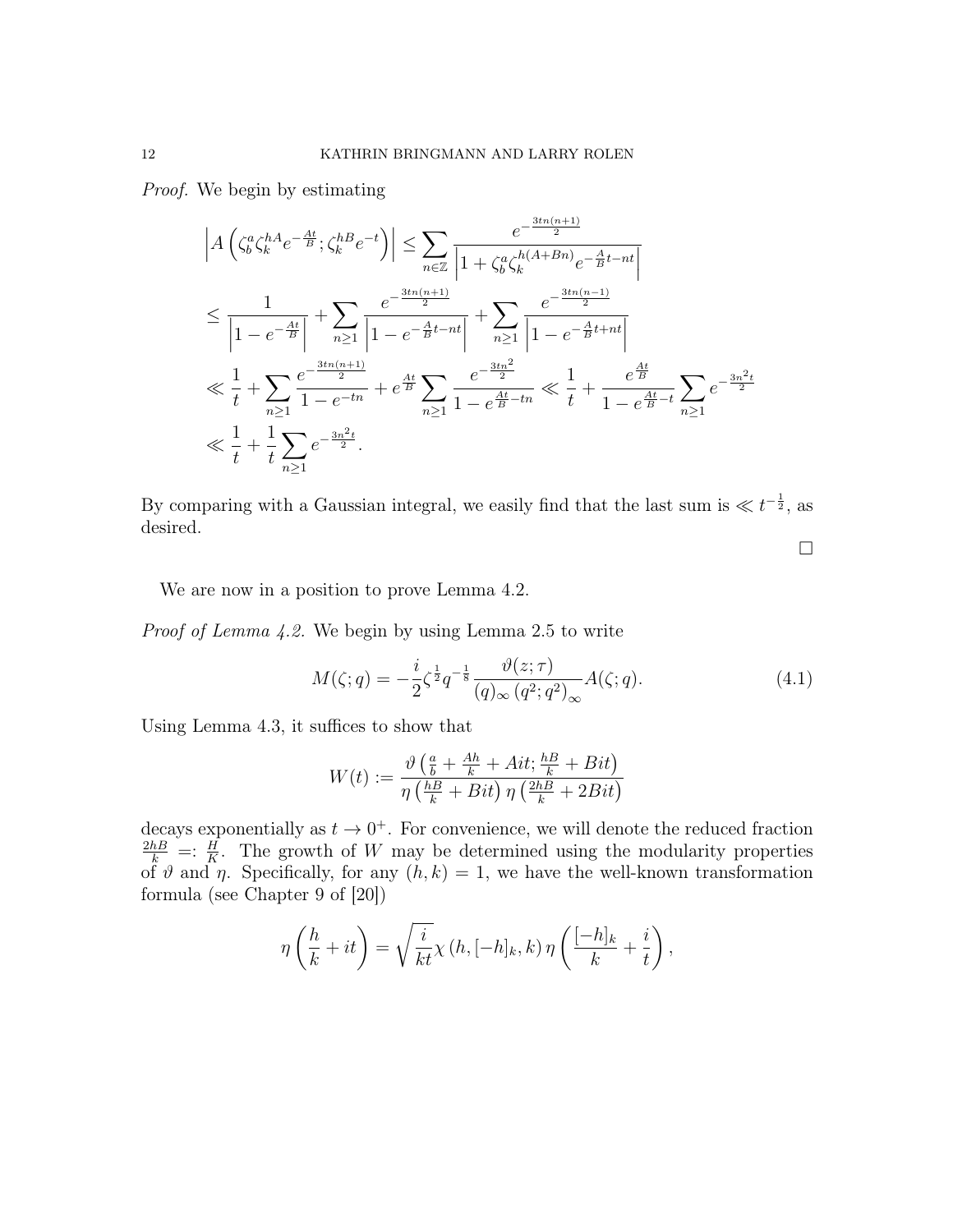where  $\chi$  is a certain multiplier and  $[h]_k$  is any multiplicative inverse of h modulo k, as well as the transformation [22]

$$
\vartheta\left(z;\frac{h}{k}+it\right) = \sqrt{\frac{i}{kt}}\chi\left(h,[-h]_k,k\right)^3 e^{-\frac{\pi z^2}{t}}\vartheta\left(\frac{iz}{kt};\frac{[-h]_k}{k}+\frac{i}{t}\right).
$$

Hence, we find

$$
W(t) = \left(-2iKBt\right)^{\frac{1}{2}} \chi\left(hB', \left[-hB'\right]_{k'}, k'\right)^{2} \chi\left(H, \left[-H\right]_{K}, K\right)^{-1} e^{-\frac{\pi}{Bt} \left(\frac{a}{b} + \frac{Ah}{k} + Ait\right)^{2}}
$$

$$
\times \frac{\vartheta\left(\frac{i}{k'Bt}\left(\frac{a}{b} + \frac{Ah}{k} + Ait\right); \frac{\left[-hB'\right]_{k'}}{k'} + \frac{i}{Bt}\right)}{\eta\left(\frac{\left[-hB'\right]_{k'}}{k'} + \frac{i}{Bt}\right) \eta\left(\frac{\left[-H\right]_{K}}{K} + \frac{i}{2Bt}\right)},\tag{4.2}
$$

where  $B' := \frac{B}{(k,B)}$ . Using the product expansions of  $\eta$  and  $\vartheta$ , we approximate

$$
\eta \left( \frac{[-hB']_{k'}}{k'} + \frac{i}{Bt} \right) \sim e^{\frac{\pi i}{12k'}[-hB']_{k'} - \frac{\pi}{12Bt}} \gg e^{-\frac{\pi}{12Bt}}, \tag{4.3}
$$

$$
\eta\left(\frac{[-H]_K}{K} + \frac{i}{2Bt}\right) \gg e^{-\frac{\pi}{24Bt}},\tag{4.4}
$$

and

$$
\vartheta \left( \frac{i \left( \frac{a}{b} + \frac{Ah}{k} + Ait \right)}{k' B t}; \frac{[-hB']_{k'}}{k'} + \frac{i}{Bt} \right) \sim -ie^{\frac{\pi i}{4} \left( \frac{[-hB']_{k'}}{k'} + \frac{i}{Bt} \right)} e^{-\pi i \left( \frac{i}{k'Bt} \left( \frac{a}{b} + \frac{Ah}{k} + Ait \right) \right)}
$$
  

$$
\ll e^{\frac{\pi}{Bt} \left( -\frac{1}{4} + \frac{1}{k'} \left( \frac{a}{b} + \frac{Ah}{k} \right) \right)}.
$$
(4.5)

Hence, using  $(4.2), (4.3), (4.4),$  and  $(4.5),$  we easily find that

$$
W(t) \ll t^{\frac{1}{2}} e^{\frac{\pi}{Bt} \left(-\frac{1}{8} - \left(\frac{a}{b} + \frac{Ah}{k}\right)^2 + \frac{1}{k'}\left(\frac{a}{b} + \frac{Ah}{k}\right)\right)}.
$$

Thus, it is enough to show that  $(\frac{a}{b} + \frac{Ah}{k})$  $\frac{4h}{k}$ ) $(\left(\frac{a}{b} + \frac{Ah}{k}\right)$  $\frac{4h}{k})-\frac{1}{k^2}$  $\frac{1}{k'}$ )  $\geq 0$ . As  $\frac{h}{k}$ ,  $\frac{a}{b}$  $\frac{a}{b}$ , k, and A are non-negative, this inequality holds if  $\frac{ak'}{b} + \frac{\dot{A}h}{(k,B)} \geq 0$ . Hence, the proof is complete once we show that  $\frac{ak'}{b} + \frac{Ah}{(k, B)}$  $\frac{Ah}{(k,B)} \in \mathbb{N}_0$ , which is clearly implied by the condition  $\frac{h}{k} \in \mathcal{Q}_{a,b,A,B}$ .  $\Box$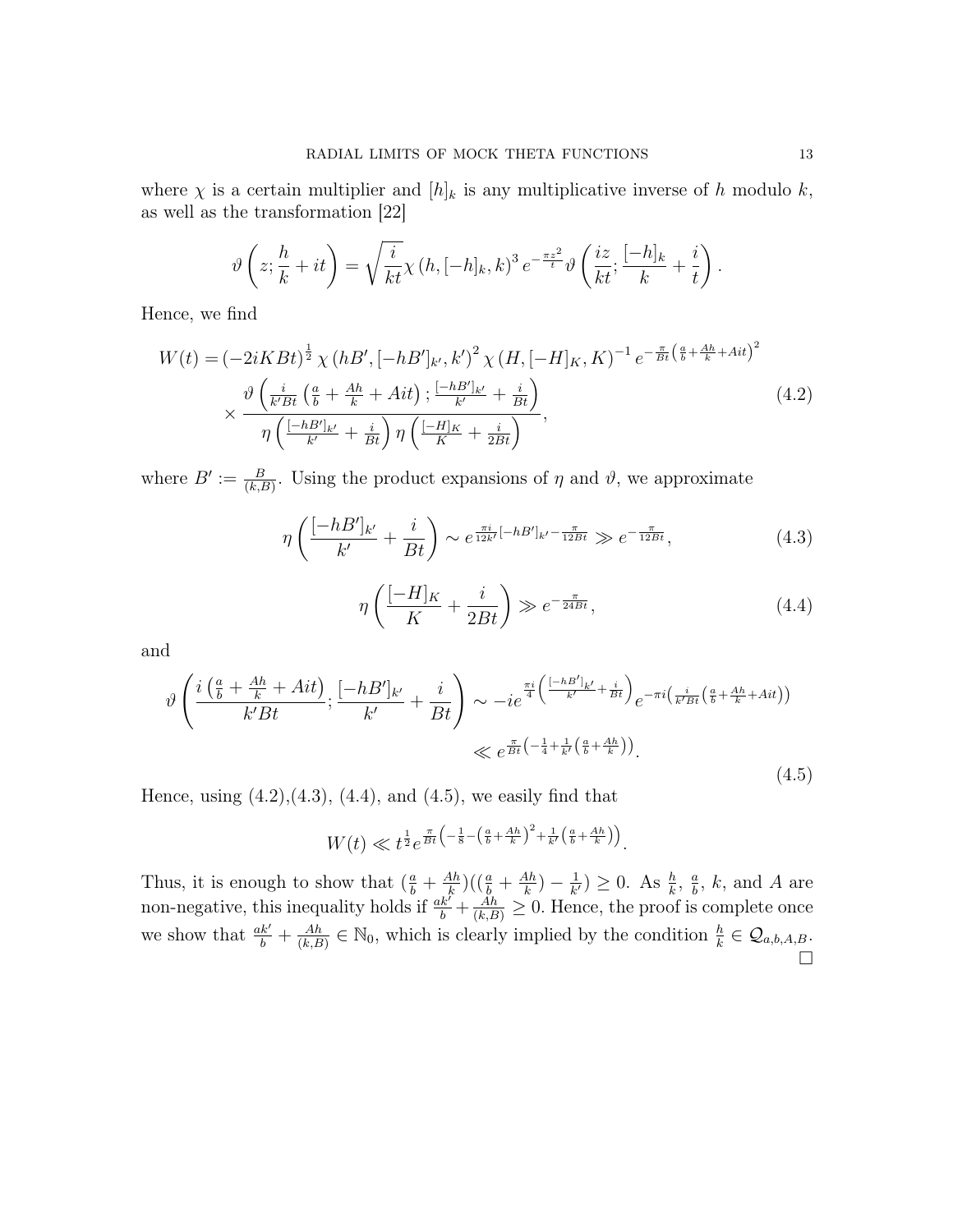#### 5. Proof and explicit statement of Theorem 1.1

We are now ready to give the proof of Theorem 1.1, which is split into several propositions. In the first case, we suppose that  $g_2(\zeta_b^a q^A; q^B)$  has a root in the denominator. By Proposition 3.2, this occurs exactly if  $\frac{h}{k} \in \mathcal{Q}_{a,b,A,B}$ . In this case, we obtain the following result.

**Proposition 5.1.** If  $\frac{h}{k} \in \mathcal{Q}_{a,b,A,B}$ , then

$$
\lim_{q \to \zeta_k^h} (g_2(\zeta_b^a q^A; q^B) - T(\zeta_b^a q^A; q^B)) = -\frac{1}{2} \sum_{n=0}^{k'-1} \frac{\zeta_k^{hBn} (\zeta_b^a \zeta_k^{hA}, \zeta_b^{-a} \zeta_k^{h(B-A)}; \zeta_k^{hB})}{(-\zeta_k^{hB}; \zeta_k^{hB})_n}.
$$

*Proof.* Using Lemma 2.6 with  $\zeta = \zeta_b^a q^A$  and  $q \mapsto q^B$ , we obtain

$$
g_2(\zeta_b^a q^A; q^B) + L(\zeta_b^a q^A; q^B) = M(\zeta_b^a q^A; q^B) + T(\zeta_b^a q^A; q^B).
$$

By Lemma 4.2,  $M(\zeta_b^a q^A; q^B) \to 0$  as  $q \to \zeta_k^h$ , and by Lemma 4.1,  $L(\zeta_b^a q^A; q^B)$  tends to the negative of the right-hand side of the proposition as  $q \to \zeta_k^h$ . This completes the proof.  $\Box$ 

We next suppose that  $g_2(\zeta_b^a q^A; q^B)$  does not have a root in the denominator. The situation is particularly simple if  $\text{ord}_2(k) > \text{ord}_2(B)$ , in which case  $g_2(\zeta_b^a q^A; q^B)$  becomes a finite sum as  $q \to \zeta_k^h$ .

**Proposition 5.2.** If  $\frac{h}{k} \notin \mathcal{Q}_{a,b,A,B}$  and  $\text{ord}_2(k) > \text{ord}_2(B)$ , then

$$
\lim_{q \to \zeta_k^h} g_2 \left( \zeta_b^a q^A; q^B \right) = \sum_{n=0}^{\frac{k'}{2}-1} \frac{\zeta_k^{\frac{hBn(n+1)}{2}} \left( -\zeta_k^{hB}; \zeta_k^{hB} \right)_n}{\left( \zeta_b^a \zeta_k^{hA}, \zeta_b^{-a} \zeta_k^{h(B-A)}; \zeta_k^{hB} \right)_{n+1}}.
$$

*Proof.* Using again Lemma 3.2, we see that  $g_2(\zeta_b^a q^A; q^B)$  does not have any roots in the denominator as  $q \to \zeta_k^h$ . By Abel's Lemma, the limit of  $g_2(\zeta_b^a q^A; q^B)$  as  $q \to \zeta_k^h$  equals  $g_2(\zeta_b^a \zeta_h^{hA}; \zeta_k^{hB})$ , assuming this value exists. We claim that this specialization converges as a terminating series. To see this, note that the  $n$ -th term in the numerator of  $g_2(\zeta_b^a q^A; q^B)$  equals  $\zeta_k^{hBn(n+1)/2}$  $\int_{k}^{hBn(n+1)/2} (-\zeta_k^{h} S; \zeta_k^{h} S)_{n}$ , which is zero for  $n \geq \frac{k'}{2}$  $\frac{k'}{2}$  by Lemma 3.3. This gives the claim.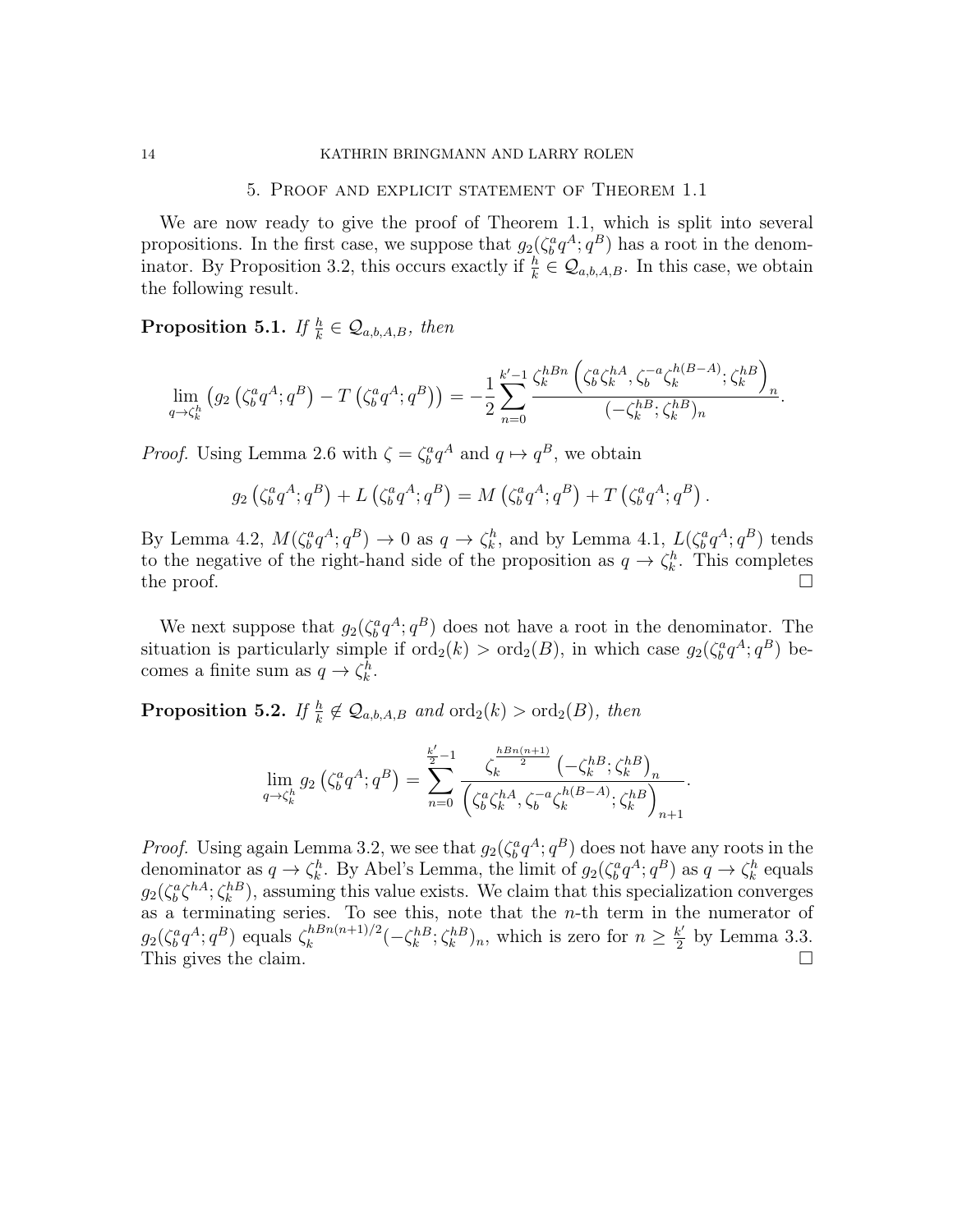Finally, we consider the case that  $\text{ord}_2(k) \leq \text{ord}_2(B)$ . In this case, we obtain the following result, where

$$
t(\zeta;q) := K(z;\tau) - iK\left(z + \frac{1}{4}; \tau + \frac{1}{2}\right) + iq^{-\frac{1}{4}}\Theta\left(2z, \tau, \frac{1}{2}; 2\tau\right),
$$
  

$$
m(\zeta;q) := t\left(\zeta_b^a q^A; q^B\right) + iT\left(i\zeta_b^a q^A; -q^B\right),
$$

and

$$
Q'_{a,b,A,B} := \left\{ \frac{h}{k} \in \mathbb{Q} \colon b|2k, 2|k, (B,k) \right| \left( 2Ah + \frac{2ak}{b} + \frac{k}{2} \right) \right\}.
$$

**Proposition 5.3.** Suppose that  $\text{ord}_2(k) \leq \text{ord}_2(B)$ . Then the following are true, where  $k_2$  is the denominator of  $\frac{h}{k} + \frac{1}{2l}$  $\frac{1}{2B}$ , and  $k'_2 := k_2/(k_2, B)$ :

(i) If  $\frac{h}{k} \in \mathcal{Q}'_{a,b,A,B}$ , then

$$
\lim_{q \to \zeta_k^h} (g_2(\zeta_b^a q^A; q^B) - m(\zeta_b^a q^A; q^B)) = -\frac{i}{2} \sum_{n=0}^{k_2'-1} \frac{(-\zeta_k^{h})^n (\iota \zeta_b^a \zeta_k^{hA}, i\zeta_b^{-a} \zeta_k^{h(B-A)}; -\zeta_k^{hB})_n}{(\zeta_k^{hB}; -\zeta_k^{hB})_n}.
$$

$$
(ii) \ \text{If } \frac{h}{k} \notin \mathcal{Q}'_{a,b,A,B}, \text{ then}
$$

$$
\lim_{q \to \zeta_k^h} (g_2(\zeta_b^a q^A; q^B) - t(\zeta_b^a q^A; q^B)) = i \sum_{n=0}^{\frac{k_2'}{2}-1} \frac{(-1)^{\frac{n(n+1)}{2}} \zeta_k^{\frac{hBn(n+1)}{2}}(\zeta_k^{hB}; -\zeta_k^{hB})_n}{(i\zeta_b^a \zeta_k^{hA}, i\zeta_b^{-a} \zeta_k^{h(B-A)}; -\zeta_k^{hB})_{n+1}}.
$$

*Proof.* We begin by explaining the idea of the proof. As  $q \rightarrow \zeta_k^h$ , the Pochhammer symbol in the numerator of  $g_2(\zeta_b^a q^A; q^B)$  becomes  $(-\zeta_k^{hB}; \zeta_k^{hB})_n$ . By the assumption  $\text{ord}_2(k) \le \text{ord}_2(B)$ ,  $\zeta_k^{hB}$  is an odd order root of unity. If instead it were an even order root of unity, then the numerator of  $g_2$  would have a zero, so that  $g_2(\zeta_b^a q^A; q^B)$  would either be a terminating sum, as in Proposition 5.2, or have a root in the denominator as in Proposition 5.1. Therefore, if we shift  $\frac{h}{k}$  by  $\frac{1}{2}$ , we obtain the even order root of unity  $-\zeta_k^{h}$  in the second component of  $g_2$ , which reduces us to a case we have already solved.

To see how to obtain an appropriate shift, we recall Lemma 2.4 and shift the arguments of  $g_2$  to find that

$$
g_2(i\zeta; -q) = K\left(z + \frac{1}{4}; \tau + \frac{1}{2}\right) - q^{-\frac{1}{4}}\mu\left(2z + \frac{1}{2}, \tau + \frac{1}{2}; 2\tau\right),\tag{5.1}
$$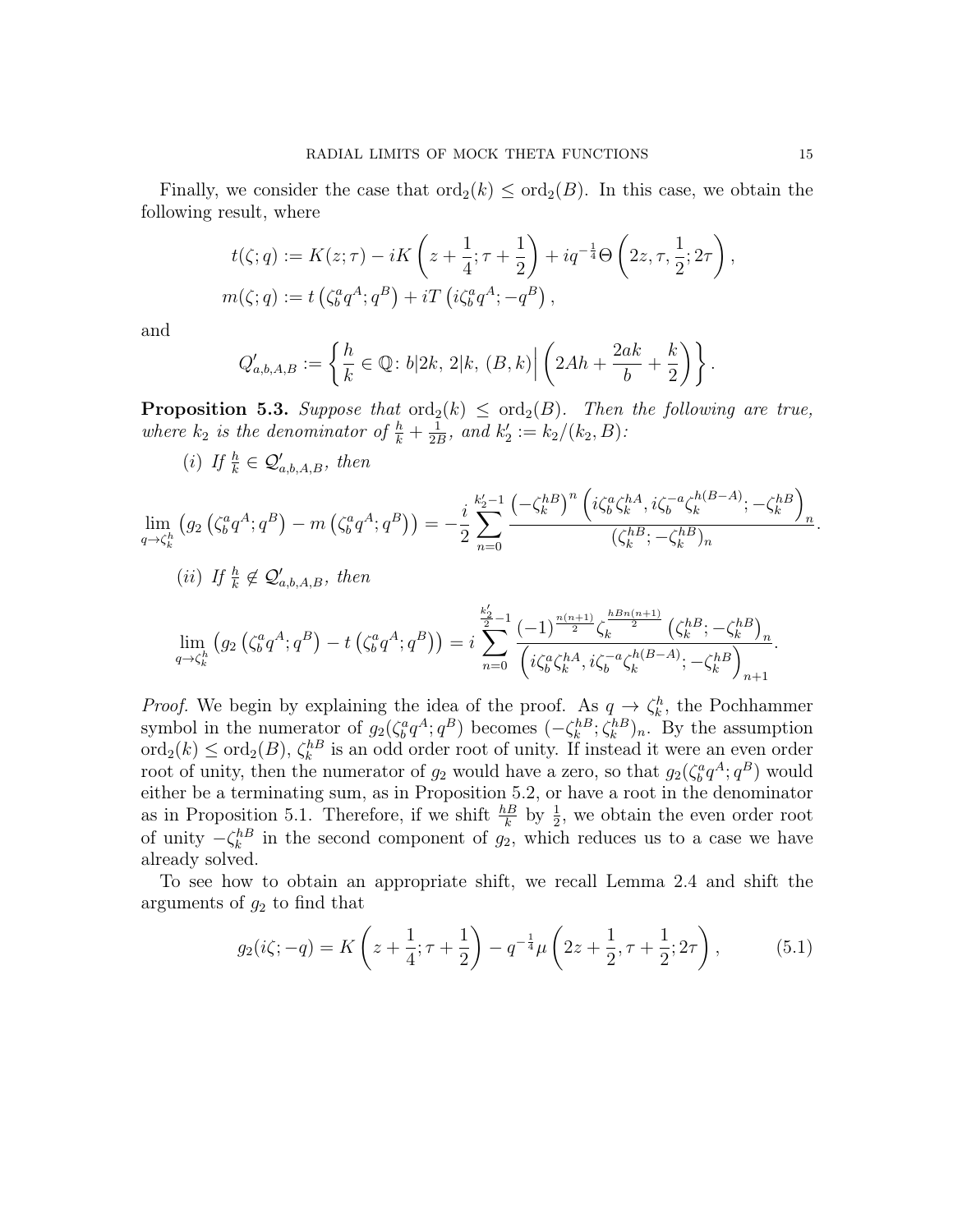where we used that  $\mu(u, v; \tau + 1) = \zeta_8^{-1} \mu(u, v; \tau)$ . Combining Lemma 2.2, Lemma 2.4, and (5.1) gives

$$
g_2(\zeta; q) = t(\zeta; q) + ig_2(i\zeta; -q).
$$
 (5.2)

We next consider  $g_2(i\zeta_b^a q^A; -q^B)$ , which corresponds to shifting the arguments  $\tau \to$  $\tau+\frac{1}{2l}$  $\frac{1}{2B}, \frac{a}{b} \to \frac{a}{b} + \frac{1}{4} - \frac{A}{2B}$  $\frac{A}{2B}$  in  $g_2(\zeta_b^a q^A; q^B)$ . We now determine when  $g_2(i\zeta_b^a q^A; -q^B)$  has a zero in the denominator as  $q \to \zeta_k^h$ . An elementary calculation shows that whenever k' is odd,  $g_2(i\zeta_b^a\zeta_k^{hA}; -\zeta_k^{hB})$  has a zero in the denominator precisely if  $\frac{h}{k} \in \mathcal{Q}'_{a,b,A,B}$ . We now finish the proof, distinguishing the two cases corresponding to (i) and (ii).

(i) By assumption, k' is odd and  $\frac{h}{k} \in \mathcal{Q}'_{a,b,A,B}$ , and hence  $g_2(i\zeta_b^a \zeta_k^{hA}; -\zeta_k^{hB})$  has a root in the denominator. Thus, using (5.2) and applying Proposition 5.1 to the shifted arguments  $\frac{h}{k} \to \frac{h}{k} + \frac{1}{2k}$  $\frac{1}{2B}$  and  $\frac{a}{b} \rightarrow \frac{a}{b} + \frac{1}{4} - \frac{A}{2E}$  $\frac{A}{2B}$  directly gives the desired formula. (ii) As  $\frac{h}{k} \notin \mathcal{Q}'_{a,b,A,B}, g_2(i\zeta_b^a q^A; -q^B)$  does not have a root in the denominator at  $q = \zeta_k^h$ . Hence, using (5.2) and applying Proposition 5.2 with the shifted arguments  $\frac{h}{k} \rightarrow \frac{h}{k} + \frac{1}{2l}$  $\frac{1}{2B}$  and  $\frac{a}{b} \rightarrow \frac{a}{b} + \frac{1}{4} - \frac{A}{2E}$  $\frac{A}{2B}$ , gives the right-hand side of (ii).

 $\Box$ 

#### 6. Examples and concluding remarks

6.1. Examples. We now illustrate Theorem 1.1 with an illuminating example. Consider the second order mock theta function  $B(q)$  given in (5.1) of [13]

$$
B(q) := \sum_{n\geq 0} \frac{q^n (-q;q^2)_n}{(q;q^2)_{n+1}}.
$$
\n(6.1)

By a mock theta conjecture (see (5.2) of [13]), we have that  $B(q) = g_2(q; q^2)$ . We now consider the different cases of Theorem 1.1 for this specialization, which gives the following result, where

$$
N(q) := 2q^{-\frac{1}{2}} \frac{\eta(4\tau)^5}{\eta(2\tau)^4}.
$$

Lemma 6.1. Assuming the notation above, the following are true:

 $(i)$  If k is odd, then

$$
\lim_{q \to \zeta_k^h} (B(q) - N(q)) = -\frac{1}{2} \sum_{n=0}^{\frac{k-1}{2}} \frac{\zeta_k^{2hn} (\zeta_k^h; \zeta_k^{2h})_n^2}{(-\zeta_k^{2h}; \zeta_k^{2h})_n}.
$$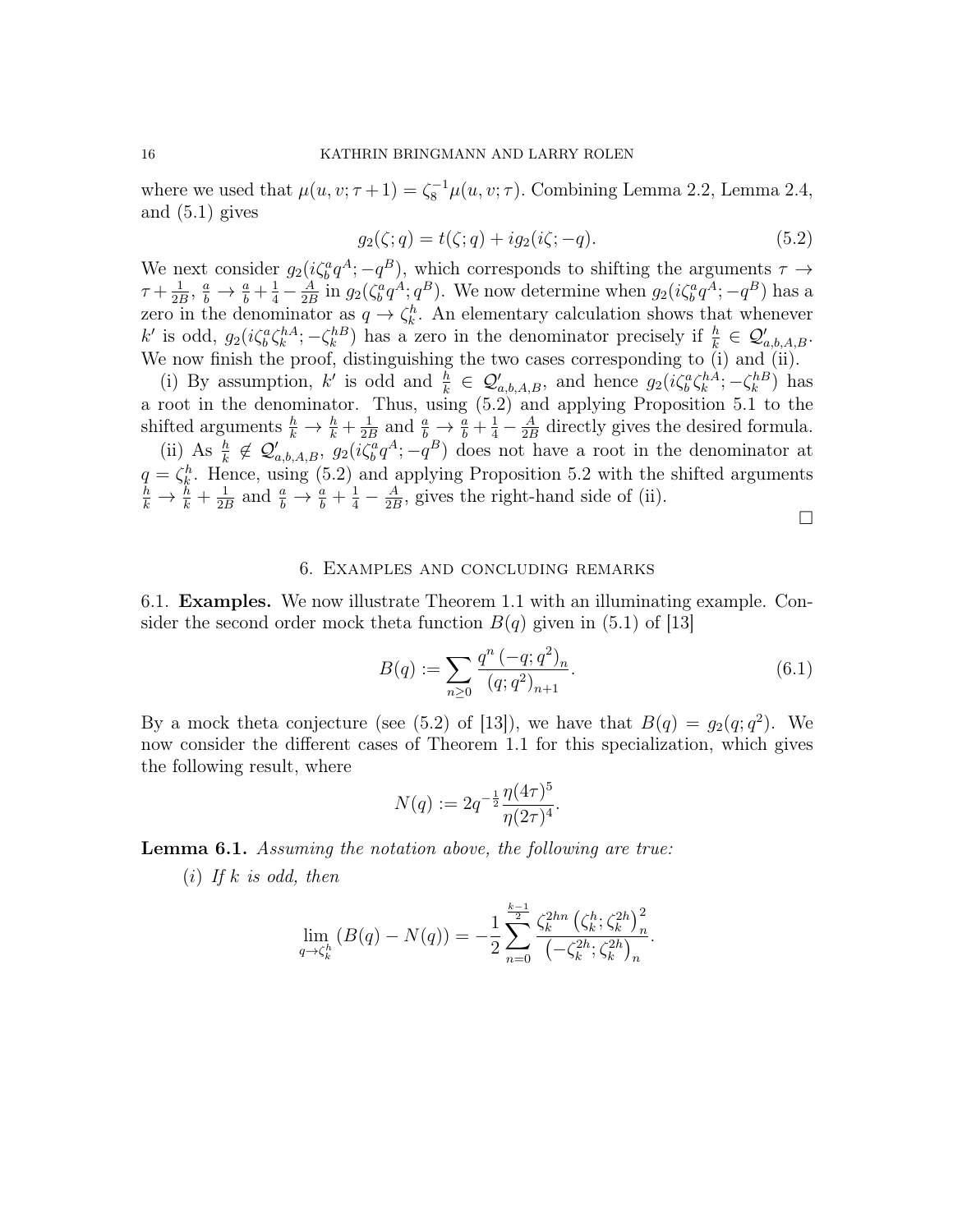(*ii*) If  $4|k$ , then

$$
\lim_{q \to \zeta_k^h} B(q) = \sum_{n=0}^{\frac{k}{4}-1} \frac{\zeta_k^{hn(n+1)} \left( -\zeta_k^{2h}; \zeta_k^{2h} \right)_n}{\left( \zeta_k^h; \zeta_k^{2h} \right)_{n+1}^2}
$$

.

.

(iii) If  $k \equiv 2 \pmod{4}$ , then

$$
\lim_{q \to \zeta_h^k} B(q) = i \sum_{n=0}^{\frac{k}{2}-1} \frac{(-1)^{\frac{n(n+1)}{2}} \zeta_k^{hn(n+1)} \left(\zeta_k^{2h}; -\zeta_k^{2h}\right)_n}{\left(i\zeta_k^h; -\zeta_k^{2h}\right)_{n+1}^2}.
$$

Remark. The formula in (i) a simplification of Corollary 5.3 of [18] (note that there is a typo in the third term of his formula).

*Proof.* (i) Note that  $\mathcal{Q}_{0,1,1,2} = \{\frac{h}{k}\}$  $\frac{h}{k}$ :  $k \equiv 1 \pmod{2}$ , so that  $g_2(\zeta_b^a q^A; q^B)$  has a zero in the denominator at  $\zeta_k^h$ . Using Proposition 5.1 directly gives the result, where we use (2.2) together with the identities

$$
\vartheta(z+\tau) = -e^{-\pi i \tau - 2\pi i z} \vartheta(z), \vartheta\left(\frac{1}{2}\right) = -2\frac{\eta(2\tau)^2}{\eta(\tau)}, \vartheta\left(\tau + \frac{1}{2}; 2\tau\right) = -q^{-\frac{1}{4}} \frac{\eta(2\tau)^5}{\eta(\tau)^2 \eta(4\tau)^2}
$$
(6.2)

to write

$$
T(q;q^2) = \frac{1}{2}N(q) + q^{-\frac{1}{2}} \left( \frac{\eta(4\tau)^{17}}{4\eta(2\tau)^8 \eta(8\tau)^8} - \frac{\eta(4\tau)^7 \eta(\tau)^4}{4\eta(2\tau)^6 \eta(8\tau)^4} \right)
$$

Using the standard fact that the order of vanishing of  $\eta(n\tau)$  at the cusp  $-\frac{d}{d\tau}$  $\frac{d}{c}$  is  $\frac{1}{24n}(n, c)^2$ (see Proposition 2.1 of  $[16]$ ), we see that for k odd,

$$
\lim_{q \to \zeta_h^h} \frac{\eta(4\tau)^7 \eta(\tau)^4}{4\eta(2\tau)^6 \eta(8\tau)^4} = 0.
$$

Additionally, using the explicit formulas for expansions at cusps of eta functions in Proposition 2.1 of [16], we may check that at the same cusps,  $\frac{\eta(4\tau)^5}{n(2\tau)^4}$  $\frac{\eta(4\tau)^5}{\eta(2\tau)^4}+4\frac{\eta(8\tau)^8}{\eta(4\tau)^7}$  $\frac{\eta(8\tau)^{\circ}}{\eta(4\tau)^7}$  is cuspidal, and hence

$$
\lim_{q \to \zeta_k^h} \left( q^{-\frac{1}{2}} \frac{\eta(4\tau)^{17}}{4\eta(2\tau)^8 \eta(8\tau)^8} \right) = \frac{1}{2} \lim_{q \to \zeta_k^h} N(q).
$$

This yields that

$$
\lim_{q \to \zeta_k^h} T(q; q^2) = \lim_{q \to \zeta_k^h} N(q).
$$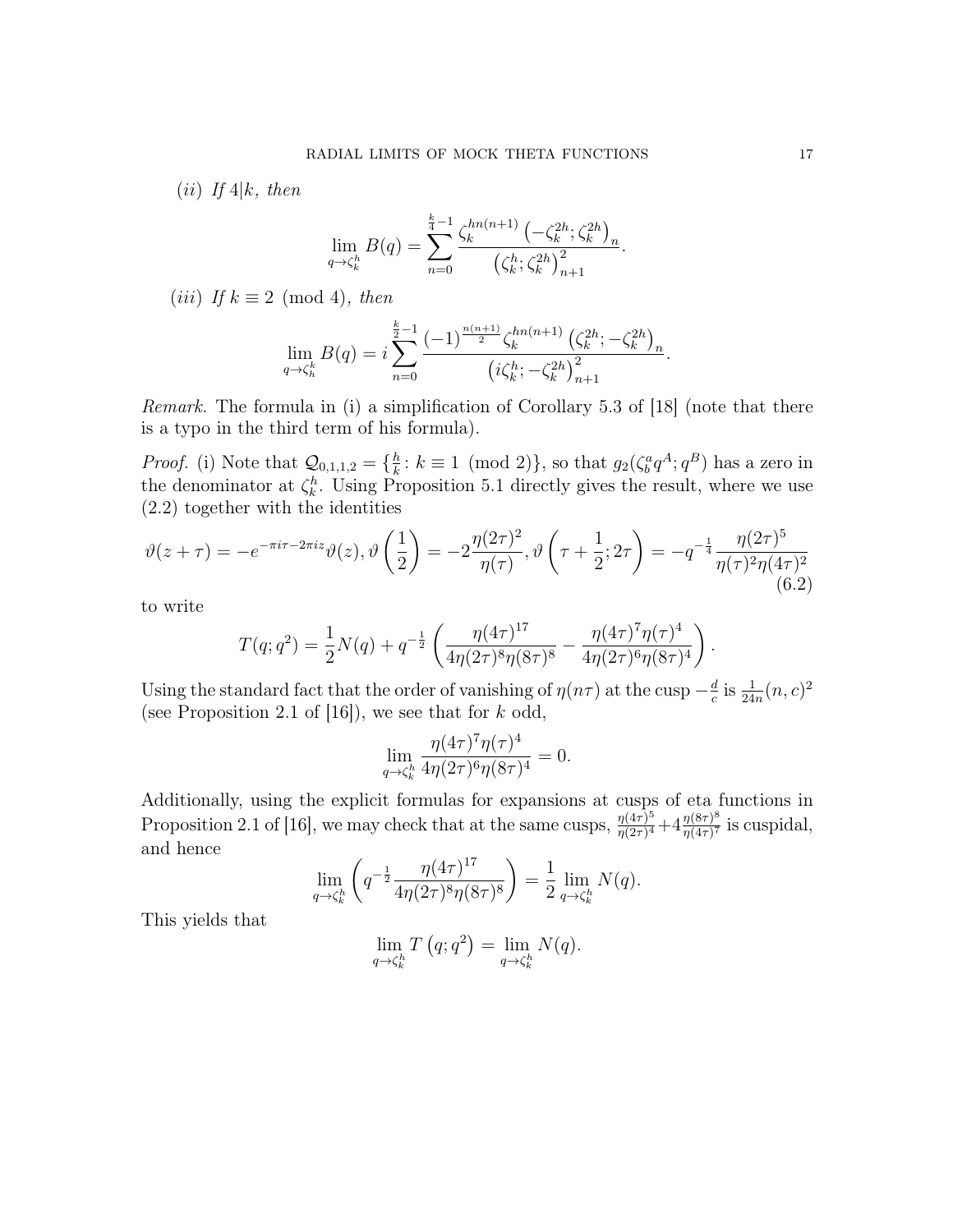The formula in (i) now follows directly from Proposition 5.1, noting that although Proposition 5.1 only states that the sum in (i) terminates after  $n = k - 1$ , in this case it is easily checked that the sum vanishes after the term  $n = \frac{k-1}{2}$  $\frac{-1}{2}$ .

(ii) Since  $\text{ord}_2(B) = 1$ , we have  $\text{ord}_2(k) > \text{ord}_2(B)$ , and thus Proposition 5.2 gives the desired formula.

(iii) Note that  $\mathcal{Q}'_{0,1,1,2} = \{ \frac{h}{k} \}$  $\frac{h}{k} \in \mathbb{Q}$ : 4|k}. Before applying Proposition 5.3 in this case, we first analyze the term  $t(q; q^2)$ . We compute, using  $(2.2)$ , that

$$
\mathcal{K}(\tau) := K(\tau; 2\tau) := \frac{\eta(4\tau)^5}{q^{\frac{1}{2}} \eta(2\tau)^4}.
$$

Note that the piece  $K(\tau+\frac{1}{4})$  $\frac{1}{4}$ ; 2 $\tau + \frac{1}{2}$  $(\frac{1}{2})$  in  $t(q;q^2)$  is just  $\mathcal{K}(\tau+\frac{1}{4})$  $(\frac{1}{4})$ . By computing the order of vanishing of the eta quotient at cusps, we find that  $\mathcal{K}(\tau)$  is cuspidal at  $\frac{h}{k}$  if 4|k and is unbounded otherwise. Thus, if  $k \equiv 2 \pmod{4}$ , then  $\lim_{\tau \to \frac{h}{k}} \mathcal{K}(\tau)$  does not exist, but  $\lim_{\tau \to \frac{h}{k}} \mathcal{K}(\tau + \frac{1}{4})$  $(\frac{1}{4}) = 0.$ 

We next analyze the last piece in  $t(q; q^2)$ . By (2.2), (6.2), and the identity  $\vartheta'(0; \tau) =$  $-2\pi\eta(\tau)^3$  we can simplify

$$
\Theta\left(2\tau, 2\tau, \frac{1}{2}; 4\tau\right) = -4i \frac{\eta(8\tau)^8}{\eta(4\tau)^7}.
$$

Using this, we compute that  $\Theta\left(2\tau, 2\tau, \frac{1}{2}; 4\tau\right)$  has a pole at  $\frac{h}{k}$  if  $8 \nmid k$ .

We finally claim that  $t(q; q^2)$  vanishes at  $\frac{h}{k}$  if  $k \equiv 2 \pmod{4}$ . From the fact that  $\lim_{\tau\to \frac{h}{k}}\mathcal{K}(\tau+ \frac{1}{4}% ,\tau+ \frac{1}{4},\tau+ \frac{1}{4}$  $\frac{1}{4}$ ) = 0, it suffices to show that for  $k \equiv 2 \pmod{4}$ 

$$
\lim_{\tau \to \frac{h}{k}} \left( \frac{\eta(4\tau)^5}{\eta(2\tau)^4} + 4 \frac{\eta(8\tau)^8}{\eta(4\tau)^7} \right) = 0,
$$

which is easily verified. Thus, by applying Proposition 5.3 (ii), we find the desired formula.  $\square$ 

We note that in analyzing  $B$ , we also could use Proposition 5.3 to analyze the situation if  $k$  is odd. In fact, in this case, one can check that

$$
\lim_{q \to \zeta_k^h} t(q; q^2) = 2 \lim_{q \to \zeta_k^h} N(q),
$$

which, by comparison with Lemma 6.1 (i), implies that  $t(q; q^2) \sim T(q; q^2)$ . Hence, by applying Proposition 5.3 and Lemma 6.1 (i), we find, for any odd  $k$ , the identity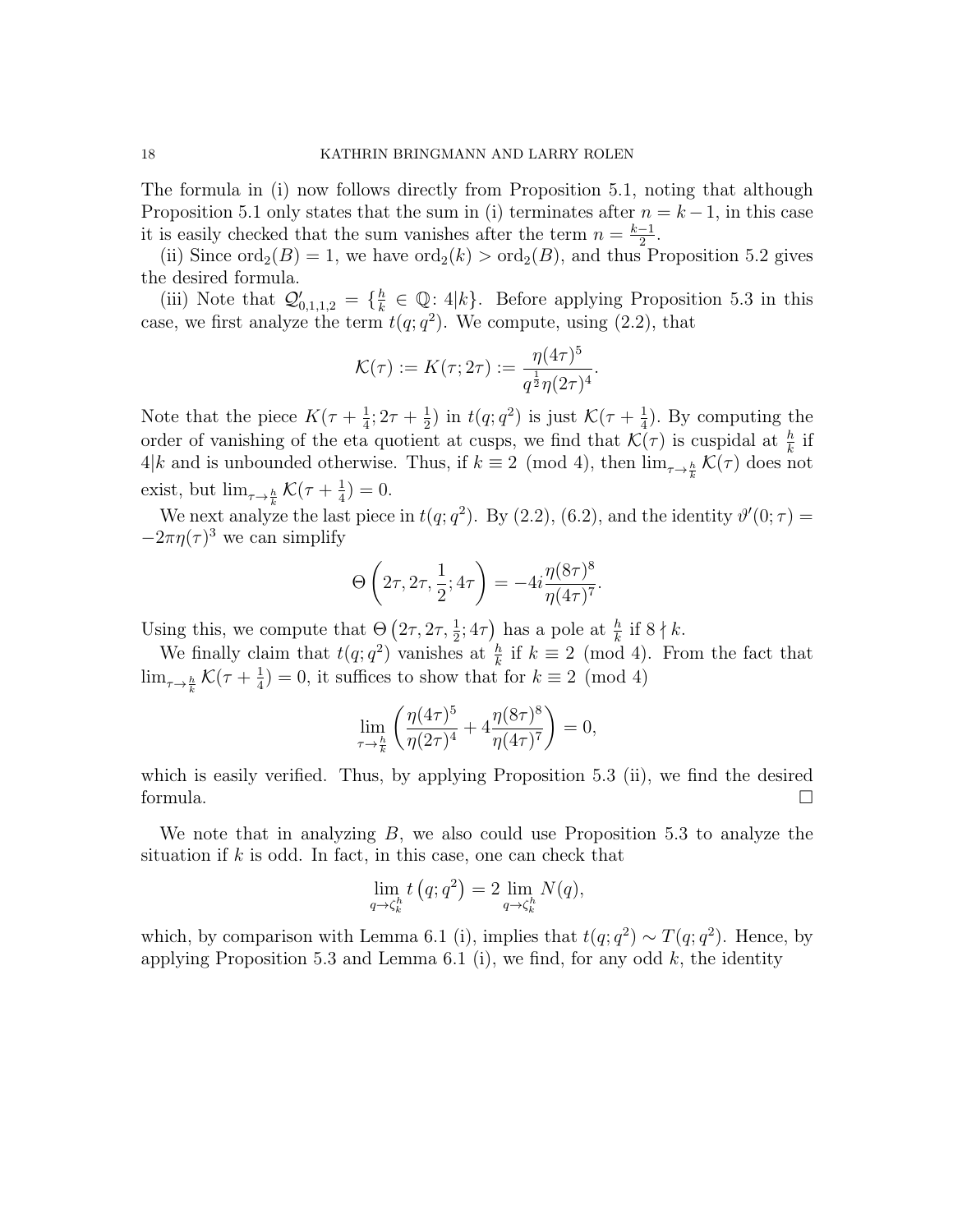$$
-\frac{1}{2}\sum_{n=0}^{\frac{k-1}{2}}\frac{\zeta_k^{2hn}\left(\zeta_k^h;\zeta_k^{2h}\right)_n^2}{\left(-\zeta_k^{2h};\zeta_k^{2h}\right)_n} = i\sum_{n=0}^{k-1}\frac{(-1)^{\frac{n(n+1)}{2}}\zeta_k^{hn(n+1)}\left(\zeta_k^{2h};-\zeta_k^{2h}\right)_n}{\left(i\zeta_k^h;-\zeta_k^{2h}\right)_{n+1}^2}.\tag{6.3}
$$

Moreover, although it is not immediately obvious that  $t(q; q^2)$  vanishes at cusps  $\frac{h}{k}$  with  $k \equiv 2 \pmod{4}$ , we conclude by giving an alternate explanation of this phenomenon. This is provided by a special q-series identity, namely, the mock theta conjecture given in (6.1). Specifically, directly plugging in  $q = \zeta_k^h$  yields

$$
\lim_{q \to \zeta_k^h} B(q) = \sum_{n=0}^{\frac{k-2}{4}} \frac{\zeta_k^{hn} \left( -\zeta_k^h; \zeta_k^{2h} \right)_n}{\left( \zeta_k^h; \zeta_k^{2h} \right)_{n+1}}.
$$

By comparing with Lemma 6.1 (iii), we find the curious identity

$$
\sum_{n=0}^{\frac{k-2}{4}} \frac{\zeta_k^{hn} \left( -\zeta_k^h; \zeta_k^{2h} \right)_n}{\left( \zeta_k^h; \zeta_k^{2h} \right)_{n+1}} = i \sum_{n=0}^{\frac{k}{2}-1} \frac{(-1)^{\frac{n(n+1)}{2}} \zeta_k^{hn(n+1)} \left( \zeta_k^{2h}; -\zeta_k^{2h} \right)_n}{\left( i \zeta_k^h; -\zeta_k^{2h} \right)_{n+1}^2}.
$$
(6.4)

We challenge the reader to prove either  $(6.3)$  or  $(6.4)$  directly.

6.2. Concluding remarks and questions. We conclude with a few comments and questions for future work. Firstly, we note that although the simplification for  $T(q; q^2)$ in the last subsection may seem like a coincidence, a close inspection of the asymptotics in Proposition 5.1 shows that if we assume  $\frac{h}{k} \in \mathcal{Q}_{a,b,A,B}$  and further that k' is odd, then we generally find that  $T(\zeta_b^q q^A; q^B) \sim \alpha_{h,k} K(\zeta_b^q q^A; q^B)$  as  $q \to \zeta_k^h$  for some constant  $\alpha_{h,k}$  depending on  $\frac{h}{k}$ . Although the resulting formula involves less terms, we chose to express Proposition 5.1 as is for two reasons. Firstly, the constants depend on the choice of the root of unity q approaches, and hence one doesn't obtain a finite number of modular forms in Theorem 1.1, as Propositions 5.1, 5.2, and 5.3 provide, and as conjectured by Rhoades. Secondly, this requires a further assumption that  $k'$  is odd. Although this is not a serious problem due to the fact that the case of  $k'$  even is covered in Proposition 5.2, we prefer to express Proposition 5.1 in a more general form. Due to the simple nature of the resulting function in Proposition 5.1, and considering the second remark on page 4, we are led to our first problem, which we leave for the interested reader.

Question. Can one use Proposition 5.1 and (5.2) of [13] to reprove Theorem 1.2 of  $|11|$ ?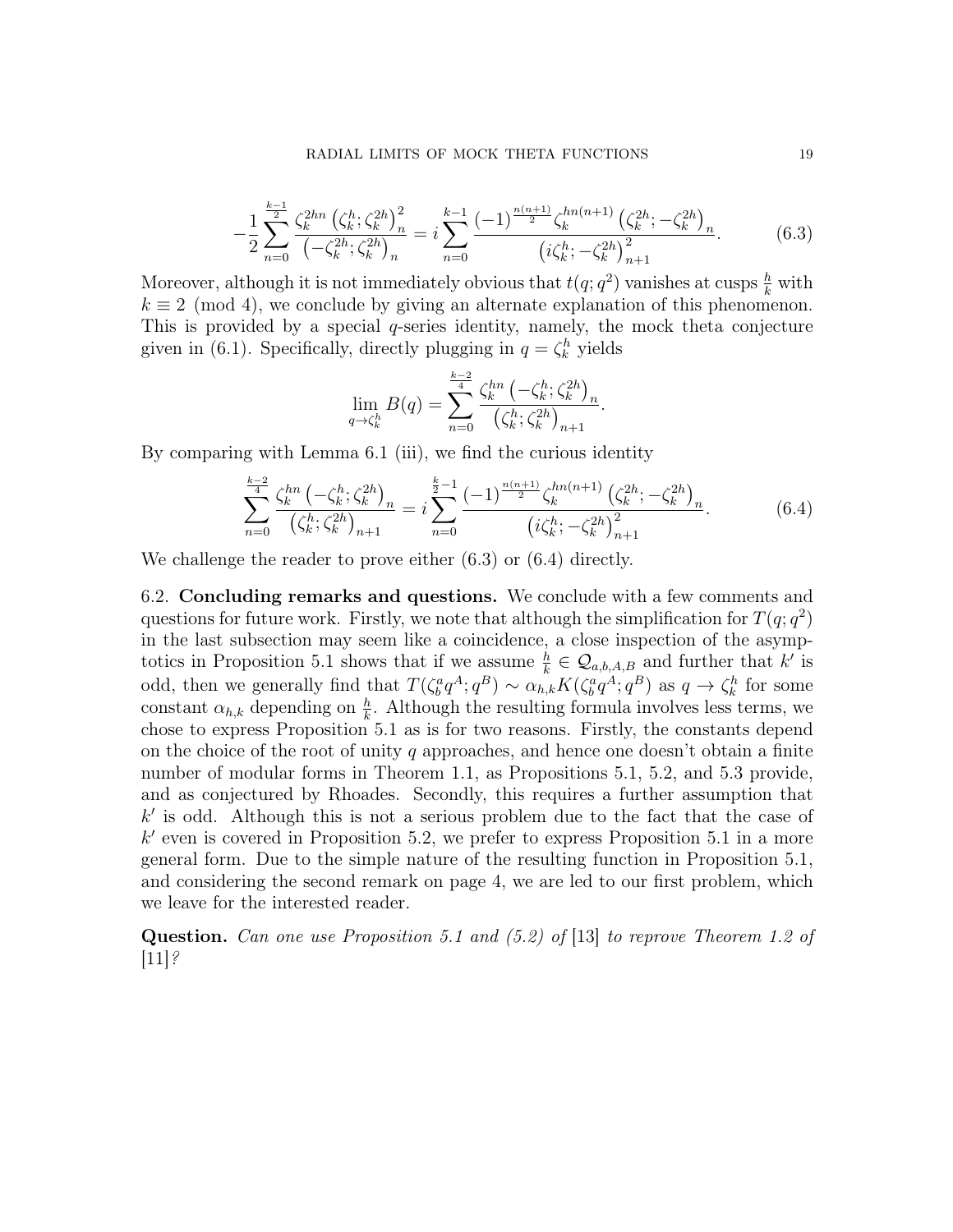Furthermore, similarly to the proof of Theorem 1.2 of [11], it may be possible to give another derivation of the modular forms in Theorem 1.1.

Question. Can one find suitable modular forms in Theorem 1.1 directly from studying specializations of the  $\mu$  function using asymptotic expansions?

Finally, we note that for general mock theta functions, there is another possible method to obtain the constants in Theorem 1.1 directly from the knowledge of the shadow of  $g_2$  without using hypergeometric formulas. This follows by work of Choi, Lim, and Rhoades relating these constants to values of certain quantum modular forms. Moreover, related work of the authors [5] shows that the resulting values may be expressed in terms of L-values of the shadow, which may in turn be written as simple, finite sums. However, this approach does not shed light on the nature of the modular forms in Theorem 1.1, so we chose a direct,  $q$ -hypergeometric approach here. In order to generalize to more general weight mock theta functions or mock modular forms, we believe that the following question is a fundamental problem meriting further study.

Question. Is it possible to find the modular forms Theorem 1.1 directly from the shadow of the associated mock theta function? If so, may this approach be extended to other weights when we do not generically have q-hypergeometric expressions for mock theta functions?

## **REFERENCES**

- [1] J. Bajpai, S. Kimport, J. Liang, D. Ma, and J. Ricci, Bilateral series and Ramanujan's radial limits, Proc. Amer. Math. Soc., to appear.
- [2] B. Berndt, Ramanujan, his lost notebook, its importance, in Navigating across Mathematical Cultures and Times, I. M. Vandoulakis and L. Dun, eds., World Scientific Press, to appear.
- [3] B. Berndt and R. Rankin, Ramanujan: letters and commentary, History of Mathematics 9 (1995), Amer. Math. Soc., Providence, RI.
- [4] K. Bringmann and K. Ono, Dyson's ranks and Maass forms, Ann. of Math. (2) 171 (2010), 419–449.
- [5] K. Bringmann and L. Rolen Asymptotic expansions of Eichler integrals and quantum modular forms, Journal of Number Theory, special issue in honor of Winnie Li, to appear.
- [6] J. Bruiner and J. Funke, On two geometric theta lifts, Duke Math. J.  $125$  (2004), 45–90.
- [7] J. Bruinier and K. Ono, Heegner divisors, L-functions and harmonic weak Maass forms, Ann. of Math. (2) 172 (2010), 2135–2181.
- [8] M. Cheng, J. Duncan, and J. Harvey, Umbral Moonshine and the Niemeier Lattices, Research in the Mathematical Sciences, to appear.
- [9] D. Choi, S. Lim, and R. Rhoades, Mock modular forms and quantum modular forms, preprint.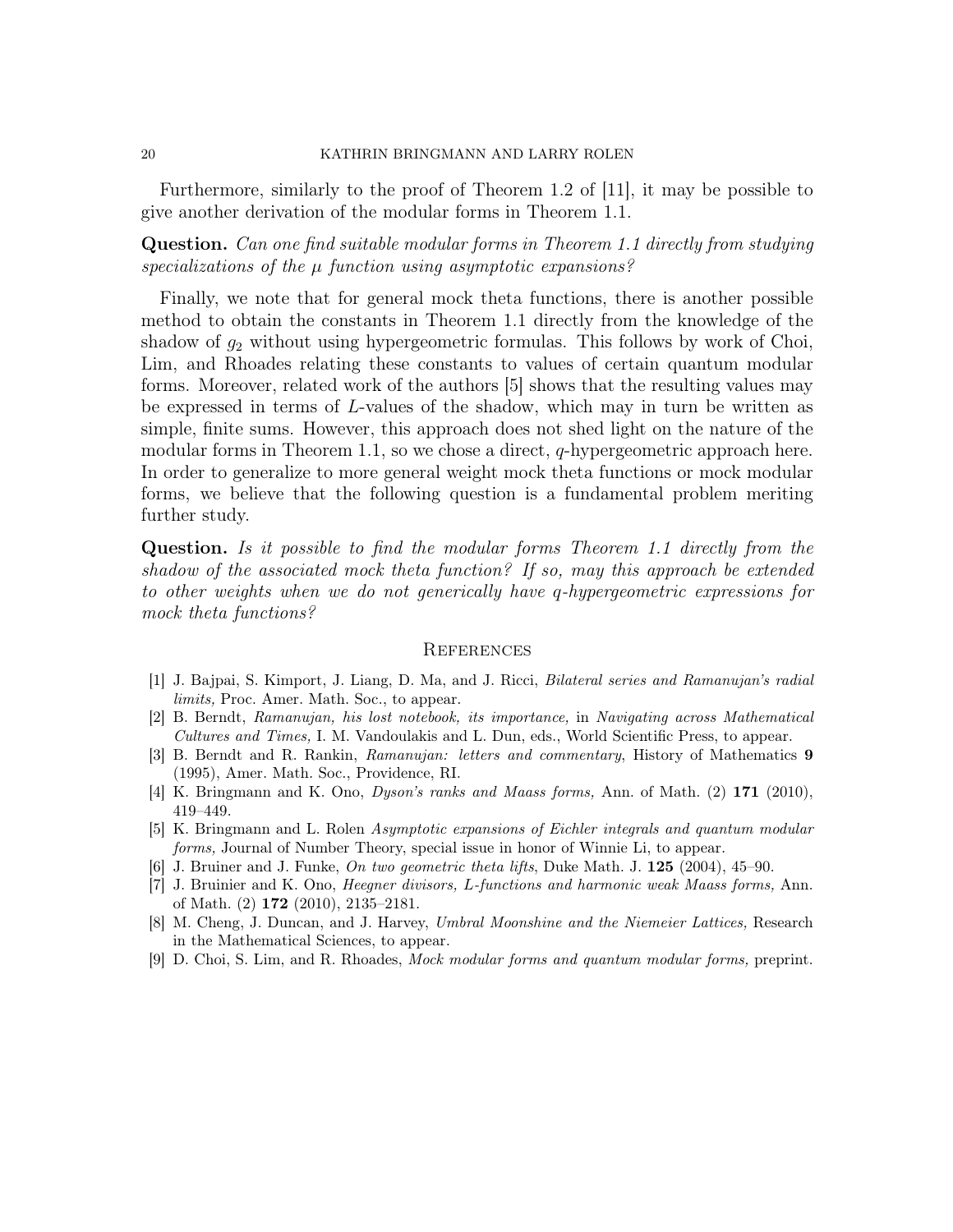- [10] A. Dabholkar, S. Murthy, and D. Zagier, Quantum black holes, wall crossing, and mock modular forms, in Cambridge Monographs in Mathematical Physics, to appear.
- [11] A. Folsom, K. Ono, and R. Rhoades, Mock theta functions and quantum modular forms, Forum Math. Pi 1 (2013), e2, 27.
- [12] A. Folsom, K. Ono, and R. Rhoades, Ramanujan's radial limits, Proceedings of the Ramanujan 125 Conference at the University of Florida, to appear.
- [13] B. Gordon and R. McIntosh, A survey of classical mock theta functions, in Partitions, q-series, and modular forms, Dev. Math. (2012), Springer, New York, 95–144.
- [14] M. Griffin, K. Ono, and L. Rolen, Ramanujan's mock theta functions, Proc. Natl. Acad. Sci. USA 110 (2013), 5765–5768.
- [15] S. Kang, Mock Jacobi forms in basic hypergeometric series, Compos. Math. 145 (2009), 553– 565.
- [16] G. Köhler, Eta products and theta series identities, Springer Monographs in Mathematics (2011), Springer, Heidelberg, xxii+621.
- [17] H. Maass, Über eine neue Art von nichtanalytischen automorphen Funktionen und die Bestimmung Dirichletscher Reihen durch Funktionalgleichungen, Math. Ann. 121 (1949), 141–183.
- [18] E. Mortenson, Ramanujan's radial limits and mixed mock modular bilateral q-hypergeometric series, Proc. Edinburgh Math. Soc., to appear.
- [19] K. Ono, Unearthing the visions of a master: harmonic Maass forms and number theory, Current developments in mathematics (2008), 347–454, Int. Press, Somerville, MA, 2009.
- [20] H. Rademacher, Topics in analytic number theory, Edited by E. Grosswald, J. Lehner and M. Newman, Die Grundlehren der mathematischen Wissenschaften, Band 169 (1973), Springer-Verlag, New York-Heidelberg, ix+320.
- [21] R. Rhoades, On Ramanujan's definition of mock theta functions, Proc. Natl. Acad. Sci. USA 110 (2013), 7592–7594.
- [22] G. Shimura Modular forms of half integral weight, in Modular functions of one variable, I, Proc. Internat. Summer School, Univ. Antwerp, Antwerp (1972), Lecture Notes in Math. 320, 57–74.
- [23] G. Watson, The final problem: An account of the mock theta functions, J. London Math. Soc., 2 (1936), 55–80.
- [24] D. Zagier, Quantum modular forms, in Quanta of Maths: Conference in honor of Alain Connes, Clay Math. Proc. 11 (2010), AMS and Clay Mathematics Institute, 659–675.
- [25] D. Zagier, Ramanujan's mock theta functions and their applications (after Zwegers and Ono- $Bringmann$ , Séminaire Bourbaki. Vol. 2007/2008, Astérisque 326 (2009), Exp. No. 986, vii–viii, 143–164 (2010).
- [26] D. Zagier, Vassiliev invariants and a strange identity related to the Dedekind eta-function, Topology 40 (2001), 945–960.
- [27] W. Zudilin, On three theorems of Folsom, Ono and Rhoades, preprint.
- [28] S. Zwegers, Mock theta functions, Ph.D. thesis, Utrecht University, 2002.